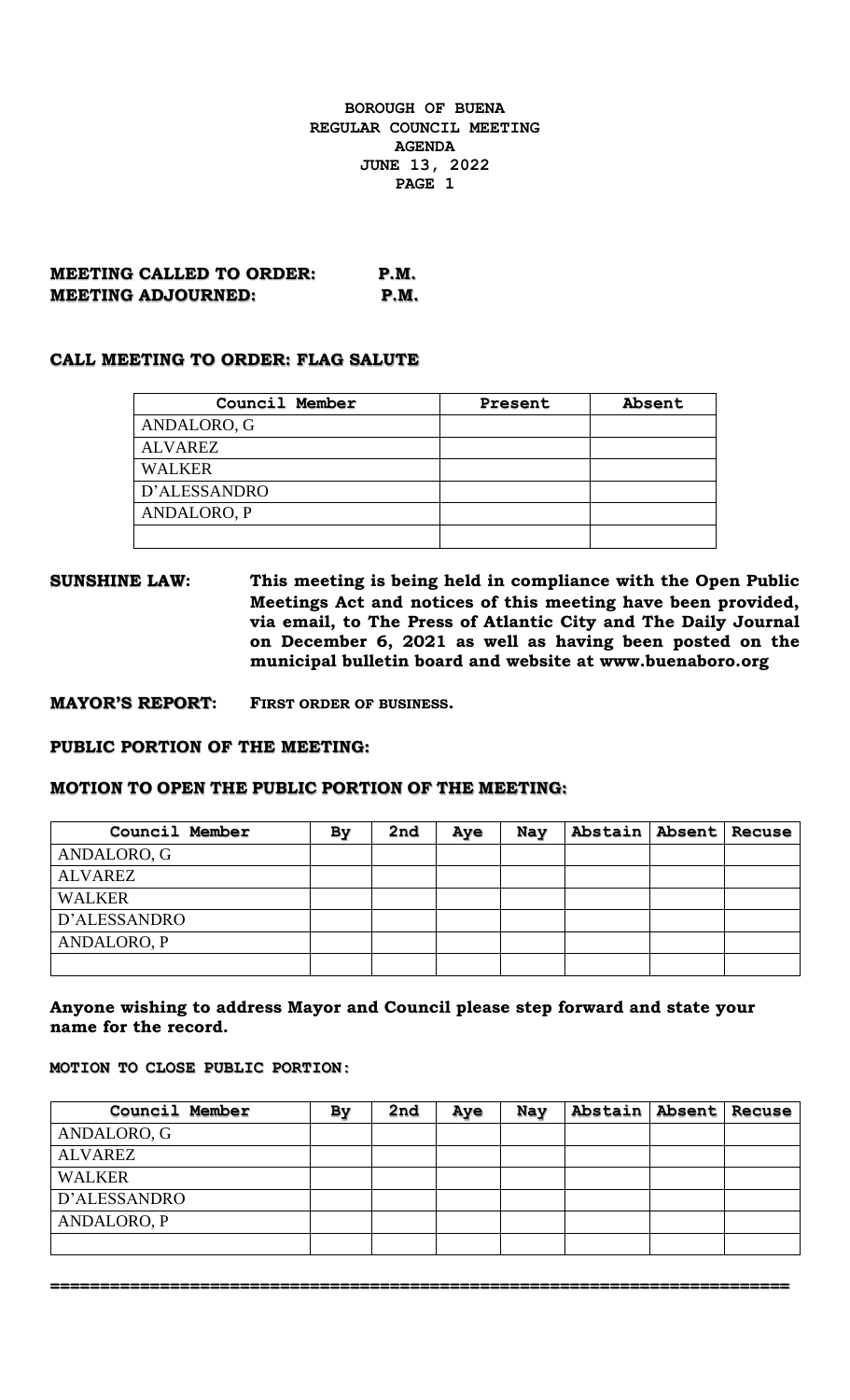#### **NEED MOTION TO OPEN THE PUBLIC HEARING ON:**

## **ORDINANCE 709 ORDINANCE REPEALING AND REPLACING CHAPTER 223 VEHICLE TOWING AND STORAGE OF THE CODE OF THE BOROUGH OF BUENA**

| <b>Council Member</b> | By | 2nd | <b>YES</b> | <b>NO</b> | Abstain   Absent   Recuse |  |
|-----------------------|----|-----|------------|-----------|---------------------------|--|
| ANDALORO, G           |    |     |            |           |                           |  |
| ALVAREZ               |    |     |            |           |                           |  |
| <b>WALKER</b>         |    |     |            |           |                           |  |
| D'ALESSANDRO          |    |     |            |           |                           |  |
| ANDALORO, P           |    |     |            |           |                           |  |
|                       |    |     |            |           |                           |  |

**WHEREAS,** the Council of the Borough of Buena wishes to provide regulations governing the removal of motor vehicles from private or public property, fees charged for storage following removal, fees charged for such removal, notice requirements and the mercantile licensing of such operators pursuant to N.J.S.A. 40:48-2.49; and

**WHEREAS**, the Council wishes to set forth non-discriminatory and non-exclusionary regulations governing operators engaged in the business of removing and storing motor vehicles.

**NOW, THERFORE, BE IT ORDAINED** that Chapter 223 of the Code of the Borough of Buena is repealed and replaced with a new Chapter 223 Titled TOWING AND STORAGE as follows:

## **SECTION 1. CHAPTER 223 TOWING AND STORAGE is enacted.**

#### **§ 223-1 Purpose.**

It is the purpose of this chapter to provide non-exclusionary and non-discriminatory regulations governing the removal of motor vehicles from private or public property, fees charged for storage following removal, fees charged for such removal, notice requirements, and the mercantile licensing of such operators pursuant to N.J.S.A. 40:48-2.49.

## **§ 223-2 Definitions**

As used in this chapter, the following terms shall have the meanings indicated:

## **ABANDONED VEHICLE**

Any vehicle that is abandoned on or along any highway, other than a limited access highway, or other public property or on any private property without the consent of the owner or other person in charge of the property. A vehicle which has remained on or along any highway or other public property or on any private property without such consent for a period of more than 48 hours or for any period without current license plates shall be presumed to be an abandoned motor vehicle.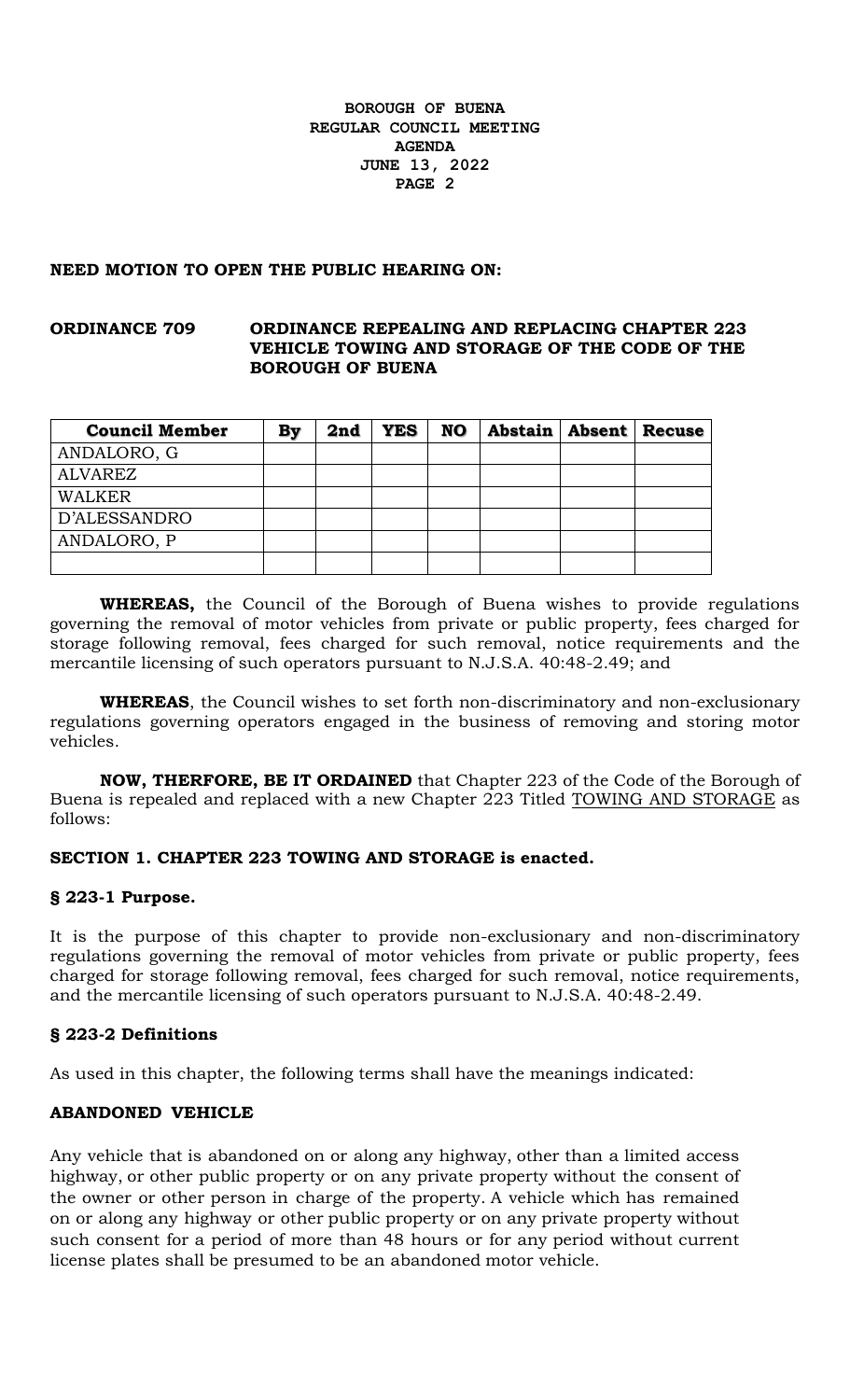# **AUTO REPAIR FACILITY**

Any public garage where motor vehicles are painted and/or repaired.

## **BASIC TOWING SERVICES**

Towing as defined in this section and other ancillary services as may be specified by the Director by regulation.

## **CLEAN-UP AND REMOVAL COSTS**

All costs incurred by the Borough or its agents in the removal or attempted removal of hazardous substances and disposal thereof; or costs for the taking of reasonable measures to prevent or mitigate damage, whether actual or threatened to the public health, safety or welfare.

#### **CONSUMER**

A natural person.

## **DECOUPLING FEE**

A charge by a towing company for releasing a motor vehicle to its owner or operator when the vehicle has been, or is about to be, hooked or lifted by a tower, but prior to the vehicle actually having been moved or removed from the property.

## **DIRECTOR**

The Director of the Division of Consumer Affairs.

#### **DISCHARGE**

Any intentional or unintentional action or omission resulting in the releasing, spilling, leaking, pumping, pouring, emitting, emptying, or dumping of hazardous substances into the water, lands or air of the State of New Jersey.

## **DISPATCH FACILITY**

A place established to transmit requests for towing services. **DIVISION**

The Division of Consumer Affairs in the Department of Law and Public Safety

## **HAZARDOUS SUBSTANCES**

The list of hazardous substances adopted by the Federal Environmental Protection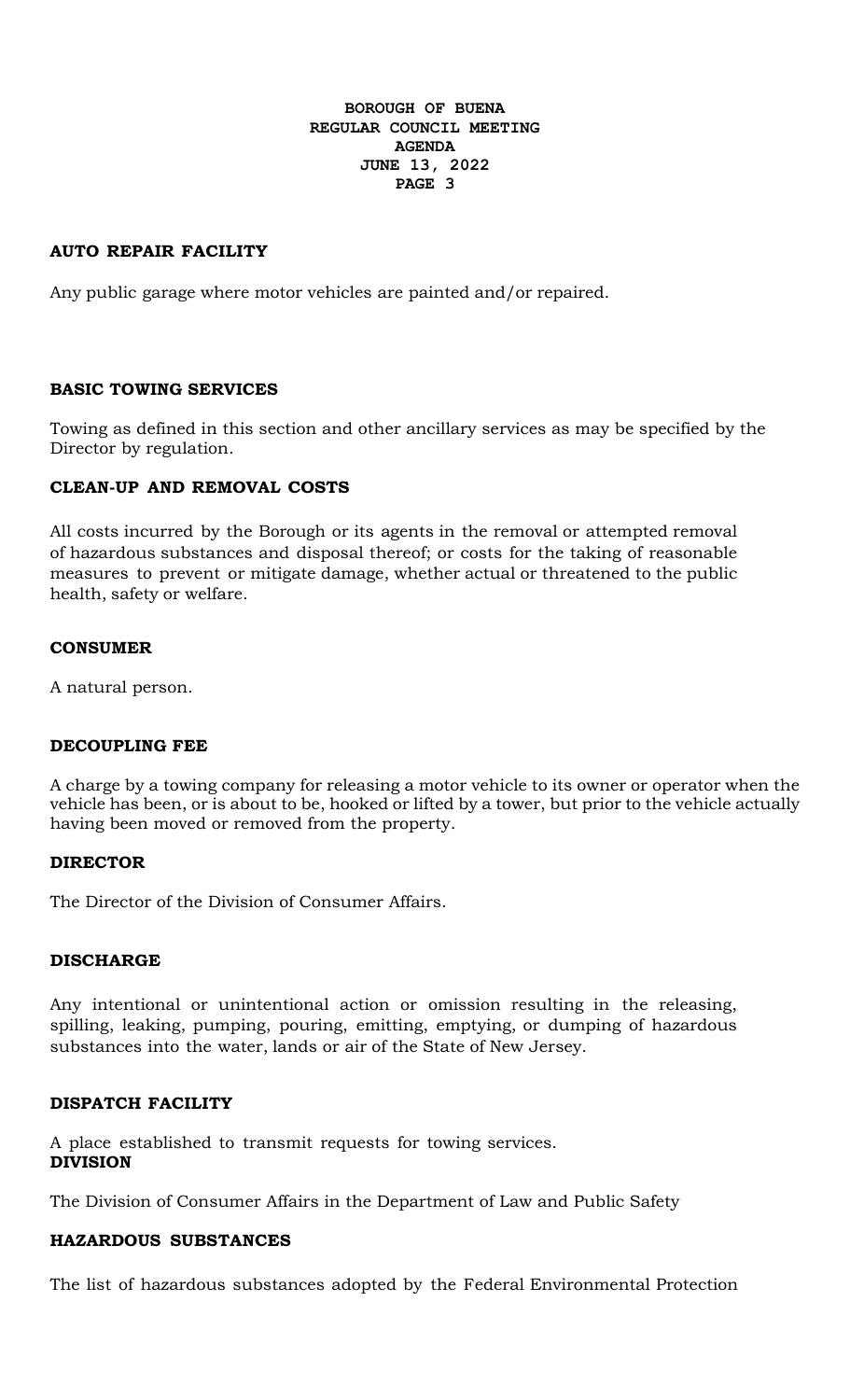Agency (EPA) pursuant to Section 101 of the Comprehensive Environmental Response, Compensation and Liability Act of 1980, P.L. 96-510 (42 U.S.C. Chapter 9601 et seq.), and amendments thereto, and those substances listed by the NJDEP as environmental hazardous substances pursuant to Section 4 of P.L. 1983, Chapter 315 (N.J.S.A. 34:5A-4), and amendments thereto.

# **HEAVY DUTY TOW**

A tow truck capable of towing large trucks, and shall meet the following minimum requirements: gross vehicle weight, (G.V.W.) 30,000 pounds; towing capacity (GVWR), 80,000 pounds; boom rating, 50,000 pounds; cable size and length, 5/8 inch and 200 feet; equipped with chassis lift under reach retracted rating 25,000 pounds and extended rating 12,000 pounds.

## **INSIDE BUILDINGS**

Any portion of a towing facility that is completely indoors, having one or more openings in the walls for storage and removal of vehicles, and is secured by a locking device on each opening.

## **JUNKYARD**

Any area, lot, land, parcel, building or structure or part thereof used for the storage, collection, processing, purchase, sale or abandonment of scrap metal or other scrap or discarded goods, materials, machinery, or two or more unregistered/uninspected, inoperable vehicles or other type of junk. For purposes of this chapter, an auto repair facility or a towing facility shall not be considered a junkyard.

## **LICENSE**

The period of 24 months.

## **LICENSES AND INSPECTIONS**

The State of New Jersey Licenses and Inspections Agency.

#### **LIGHT- DUTY WRECKER**

A tow truck with dual wheels capable of towing passenger cars and shall meet the following minimum requirements of GVW 14,000 pounds; GVWR 18,000;boom rating 8,000 pounds; winch rating 8,000 pounds; cable size and length 3/8 inch and 100 feet; wheel lift retracted rating 6,000 pounds and extended rating 3,000 pounds.

#### **MEDIUM DUTY FLAT BED**

A car carrier of the roll back and tilt type with dual wheels capable of removing and transporting small trucks large passenger cars large sport utility vehicles and full-size vans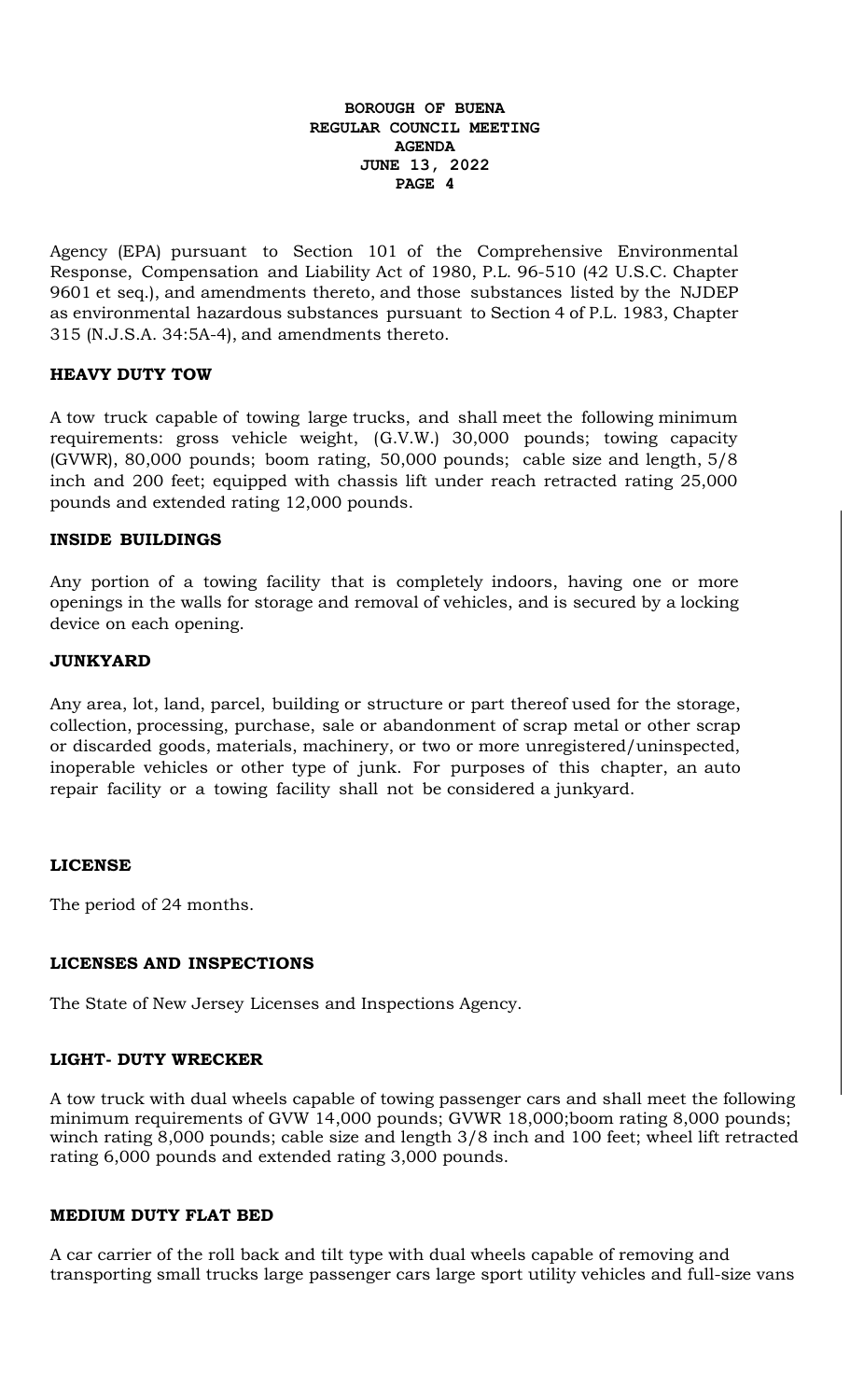damage free and shall meet the following minimum requirements; GVW 24,500 pounds; GVWR 28,000 pounds; winch rating 8,000 pounds; cable size and length 3/8 inch and 50 feet; bed length 22 feet; wheel lift retracted rating 6,000 pounds and extended rating 3,000 pounds.

## **MOTOR VEHICLE**

Includes all vehicles propelled other than by muscular power, excluding such vehicles as run only upon rails or tracks and motorized bicycles, motorized scooters, motorized wheelchairs and motorized skateboards.

# **MOTOR VEHICLE ACCIDENT**

An occurrence in which a motor vehicle comes in contact with any other object, including pedestrians, for which the motor vehicle must be towed or removed from the scene thereof.

## **NIGHT HOURS**

Any time between 5:00 p.m. and 8:00 a.m., Monday through Friday, including weekends and holidays.

## **NONCONSENSUAL TOWING**

The towing of a motor vehicle without the consent of the owner or operator of the vehicle.

## **OUTSIDE SECURED**

Any portion of a towing facility that is not indoors and is secured by a fence, wall or other man-made barrier that is eight feet high or as otherwise required by the Borough of Buena Land Use ordinances and is installed with a passive alarm system (e.g., bell ringer located in the gate area to the enclosed facility) or a similar on-site security measure. Fences which are less than eight feet in height which existed prior to the adoption of this chapter shall be permitted; however, if such fences are replaced, the new fence shall be eight feet in height or as otherwise required by the Borough of Buena Land Use ordinances.

## **PERSON**

An individual, sole proprietorship, partnership, corporation, limited liability company or any other business entity.

# **PETROLEUM OR PETROLEUM PRODUCTS**

Oil or petroleum of any kind and in any form, including but not limited to oil petroleum, gasoline, kerosene, fuel oil, oil sludge, oil refuse, and oil mixed with other wastes.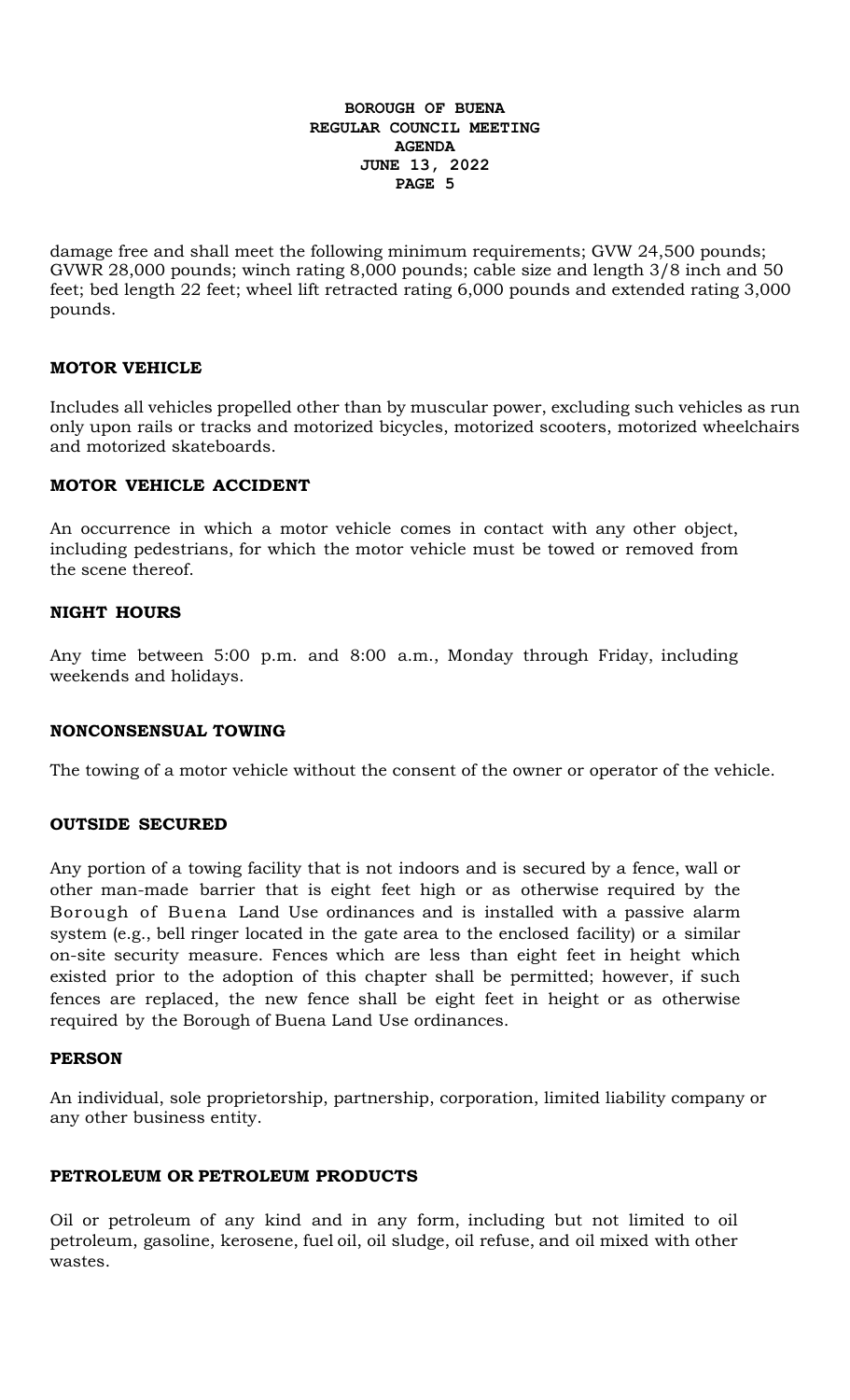## **POLICE HOLD VEHICLES**

Motor vehicles which are alleged to have been involved in illegal activity, involved in a fatal motor vehicle collision, or any vehicles so designated by a Township of Franklin police officer.

## **PRIVATE PROPERTY OWNER**

The owner or lessee of private property or an agent of such owner or lessee but shall not include a private property towing company acting as an agent of such owner or lessee.

# **PRIVATE PROPERTY TOWING**

The nonconsensual towing from private property or from a storage facility by a motor vehicle of a consumer's motor vehicle that is parked illegally, parked during a time at which such parking is not permitted, or otherwise parked without authorization, or the immobilization of or preparation for moving or removing of such motor vehicle, for which a service charge is made, either directly or indirectly. This term shall not include the towing of a motor vehicle that has been abandoned on private property in violation of N.J.S.A 39:4- 56.5, provided that the abandoned vehicle is reported to the appropriate law enforcement agency prior to removal and the vehicle is removed in accordance with N.J.S.A 39:4-56.6.

## **PRIVATE PROPERTY TOWING COMPANY**

A person offering or performing private property towing services.

## **PUBLIC GARAGE**

Any building, structure, or property designed and used for equipping, adjusting, greasing, washing, polishing, servicing, or storing of motor vehicles, other than at a junkyard, operated for profit and for service to the public. For purposes of this chapter, a public garage means any general repair garage, specialized repair garage, car wash, auto repair facility, or towing facility.

## **RESPONSE TIME**

Not more than 25 minutes from the time of the initial request by the Dispatch Communications Center to the tow vehicle's arrival at the site of the incident requiring tow services, all traffic regulations observed.

## **STORAGE CHARGES FOR TWENTY-FOUR-HOUR PERIOD**

The maximum allowable amount charged by a towing facility for the storage of motor vehicles for any twenty-four-hour period or fraction thereof.

# **STORAGE FACILITY**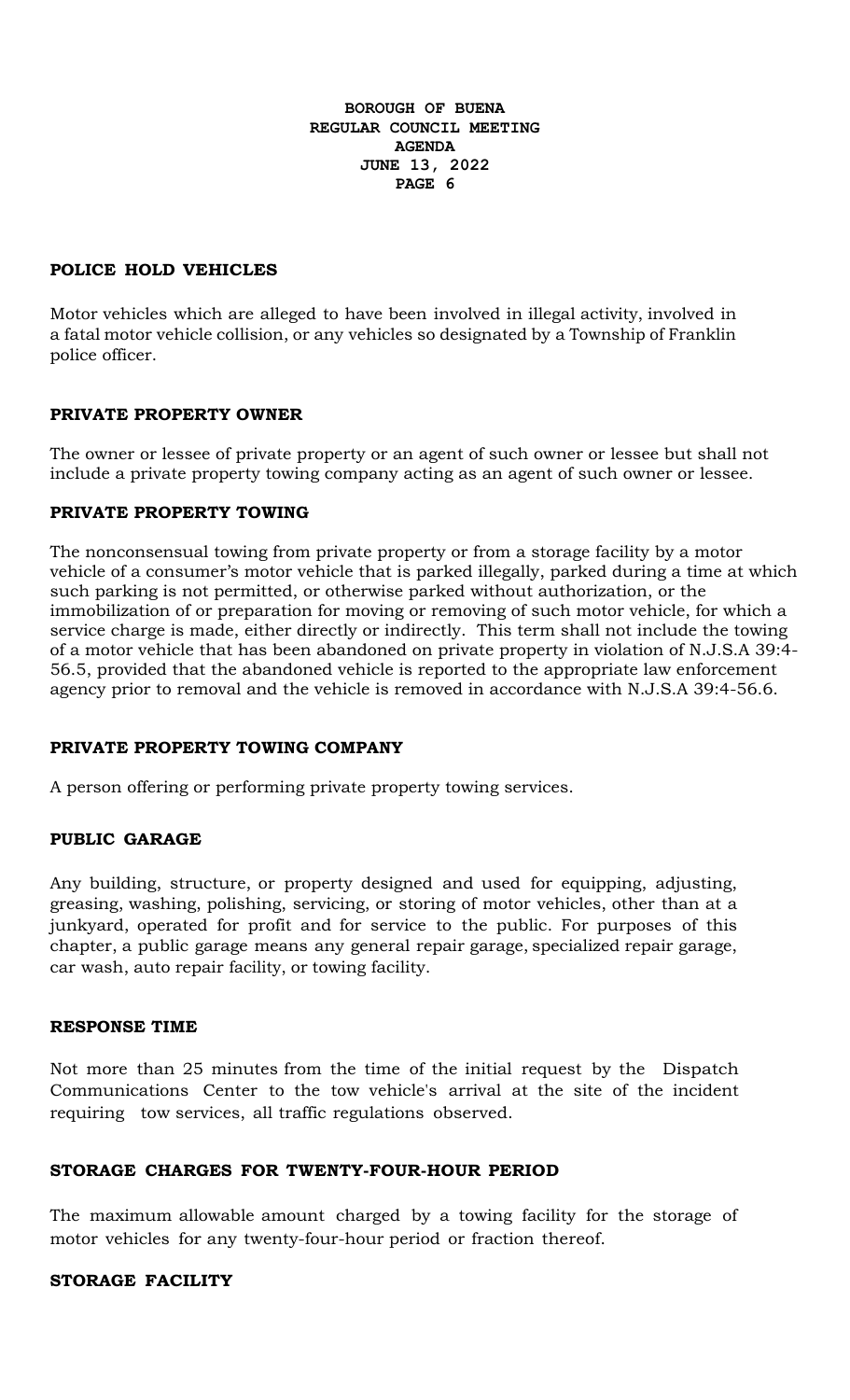A place for the storing of motor vehicles.

## **TOWING**

The moving or removing from public or private property or from a storage facility by a motor vehicle of a consumer's motor vehicle that is damaged as a result of an accident or otherwise disabled, recovered after being stolen or is parked illegally or otherwise without authorization, parked during a time at which such parking is not permitted or otherwise parked without authorization, or the immobilization of or preparation for moving or removing of such motor vehicle, for which a service charge is made, either directly or indirectly. Dues or other charges of clubs or associations which provide towing services to club or association members shall not be considered a service charge for purposes of this definition.

## **TOWING FACILITY**

Any public garage that offers towing services.

# **TOWING OPERATOR**

Any entity that operates a towing business or tow vehicle.

## **TOWING SERVICE**

The removal and transportation of a motor vehicle from a highway, street, other public or private road, parking area, storage facility and from other off-road locations such as fields, lakes, rivers and streams. This includes other services such as roadside assistance.

## **TOW VEHICLE**

Those vehicles equipped with a boom or booms, winches, slings, tilt beds, wheel lifts or under· reach equipment specifically designed by the vehicle manufacturer for the transport of motor vehicles.

## **TOW VEHICLE'S BASE OF SERVICE**

The tow operator's principal place of business where the tow vehicle is stationed when not in use.

## **ZONING OFFICIAL**

It shall be the duty of the Zoning Official of the Borough of Buena to carry out the provisions of this chapter.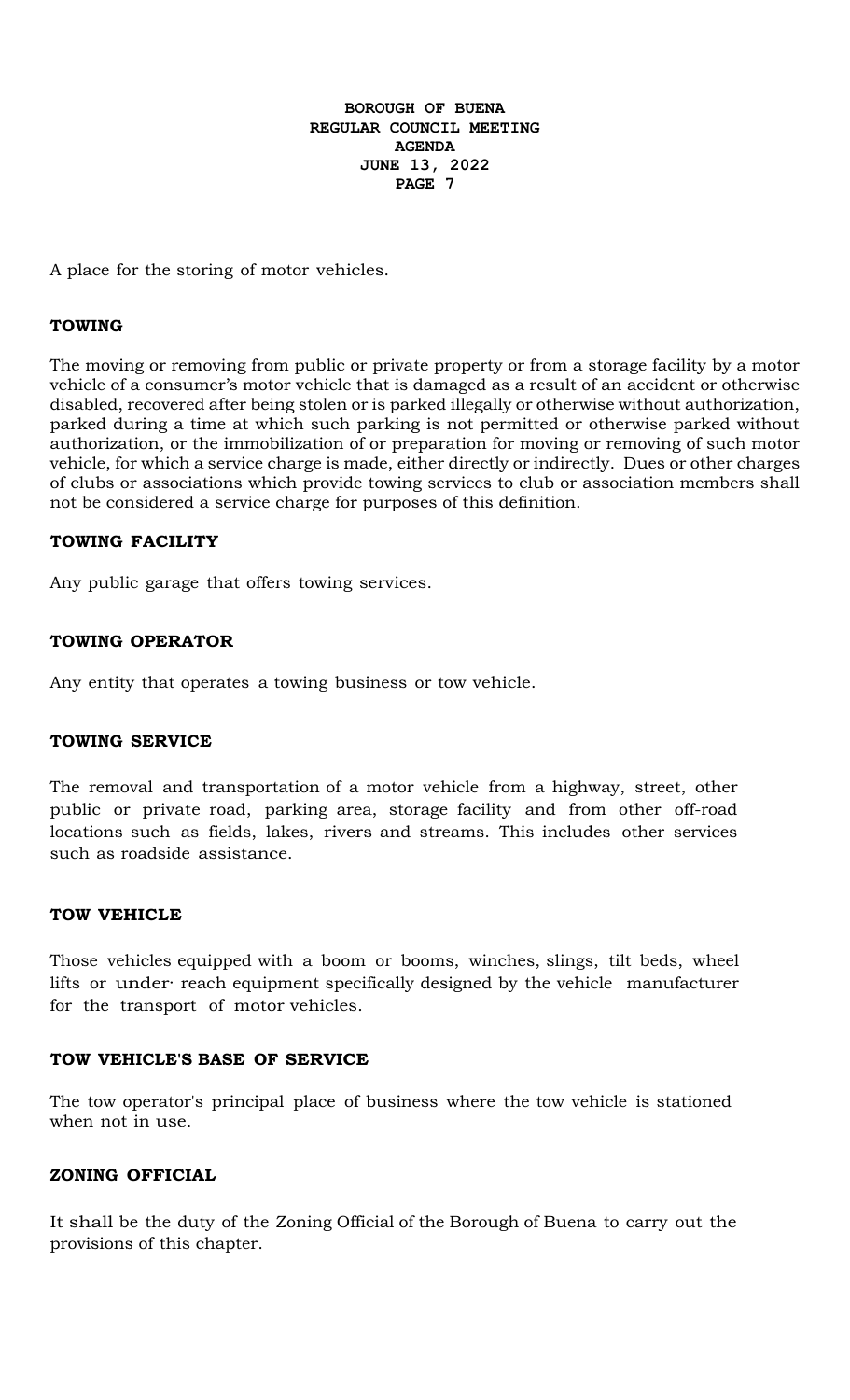# **§ 223-3. License Term.**

All licenses issued under this Chapter shall be effective for a period of two years from the date of issuance. All licenses shall expire automatically; applications for renewal thereof shall be submitted not less than six weeks prior to date of expiration.

## **§ 223-4. Issuance of license.**

All applicants for a license shall submit an application in accordance with section 223-5 to the Borough Clerk. The Borough Clerk shall transmit the application to the Township of Franklin Police Department for investigation of the truth and accuracy of the information contained therein. Upon completion of the investigation, the officer in charge shall forward a recommendation for approval or disapproval of the license and the reasons, if any, for disapproval to the Borough Clerk. If the officer in charge finds that the applicant has met the requirements of this section, a license shall be issued to the applicant and the applicant's name placed at the end of the towing list.

## **§ 223-5 Licensing procedure.**

- A. Minimum standards of operator performance. All applicants must be able to meet the following minimum standards of performance
	- (1) Applicants must be appropriately licensed by the State of New Jersey.
	- (2) Applicants must be able to reach the scene of a vehicle to be towed within 25 minutes.
	- (3) Applicants must be equipped to provide service during their scheduled frame of duty.
	- (4) Applicants must submit to a background check by the Township of Franklin Police Department.
	- (5) With respect to the storage of towed vehicles, the applicant shall:
		- (a) Demonstrate sufficient storage capacity for a minimum of five vehicles. Storage area shall be at the applicant's place of business;
		- (b) Accept responsibility for the safe storage of towed vehicles;
		- (c) Have access to a storage facility 24 hours a day, 365 days per year, and shall provide access to the public to such facility during normal business hours.
	- (6) All towing applicants shall be capable of providing reasonable roadside services to disabled vehicles, such as, but not limited to, jump starting, the changing of flat tires, and providing motor fuel. Such services will only be performed if they can be done so safely, as determined by the police officer on scene.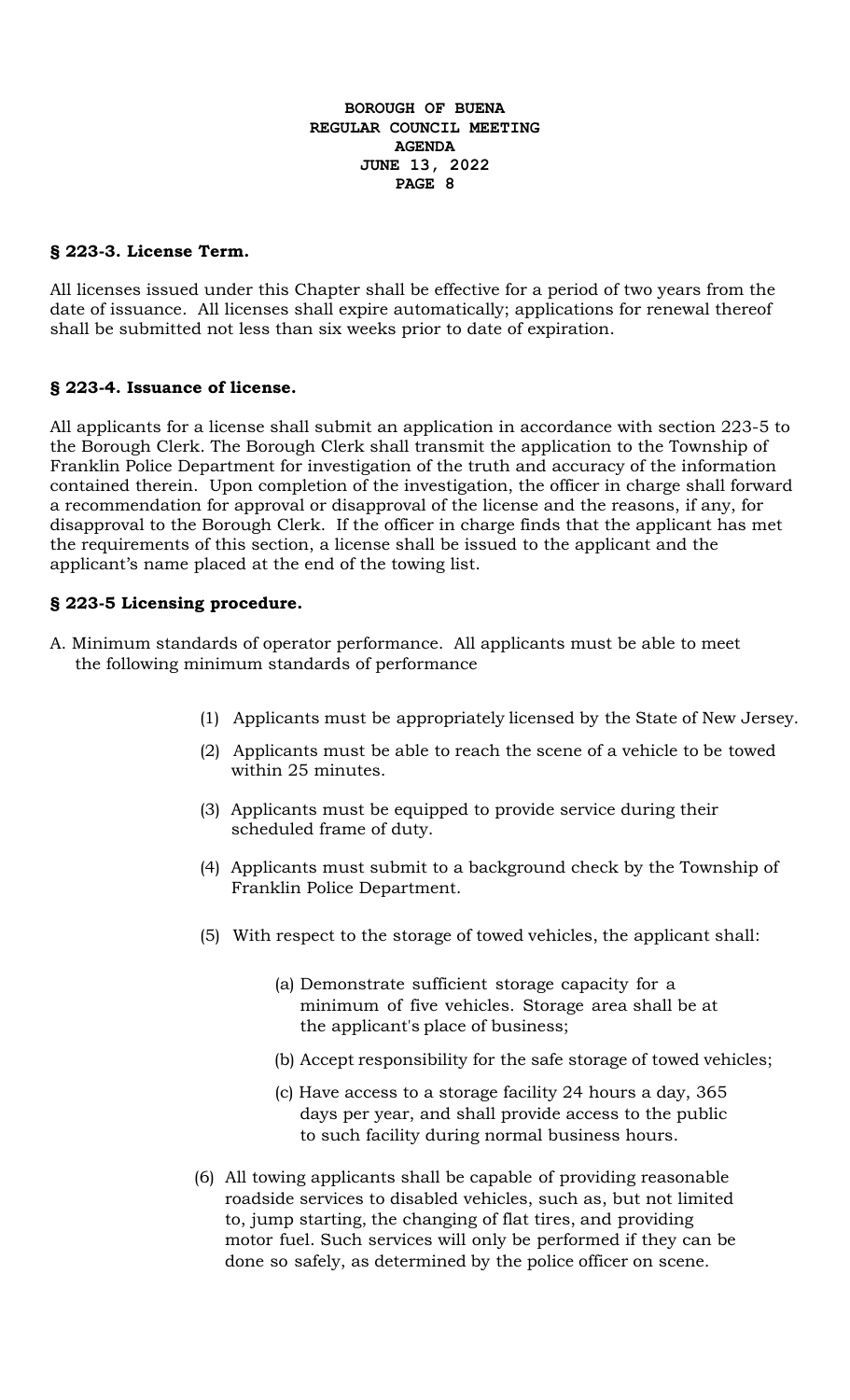- (7) Applicants must agree that, in addition to towing services, they will provide limited site cleanup of glass, debris, etc., at the site such that the roadway will be safe to travel and no unsightly material will be left on the roadside.
- (8) Applicants must provide proof of adequate insurance as provided in this chapter.
- B. License application required. An application for license shall be in writing, upon a license application form furnished by the Borough Clerk signed by the applicant and filed with the Borough Clerk. Said application shall contain the following information:
	- (1) The name, business address, business name and telephone number of the towing operator.
	- (2) The location of the towing operator's towing facility.
	- (3) The name of the towing operator's insurance company and insurance policy number. Proof of insurance must be provided as required under this chapter.
	- (4) The type, condition and design of the vehicles and equipment available for service.
	- (5) Communication availability, including radio communications, and the location and availability of the dispatch center.
	- (6) The name, address and driver's license number of each driver or operator of the tow vehicle.
	- (7) Proof that each vehicle to be licensed is duly registered and inspected by the State of New Jersey, Division of Motor Vehicles, as a tow vehicle.
	- (8) If a corporation applies, the application shall be signed in the name of the corporation by the president and attested by the secretary.
	- (9) Said application shall be duly verified by the applicant before a notary public or some other person duly authorized to administer oaths.
	- (10) Each such application shall be accompanied by the full amount of the license fee hereafter prescribed.
	- (11) A certification granting permission to the Township of Franklin Police Department to conduct inspection of the applicant's vehicles, equipment and storage facility for the purpose of determining compliance with this Chapter.
	- (12) Documentation evidencing that a criminal background check was conducted of each driver or operator of the tow vehicles, which background check shall have been performed not more than 12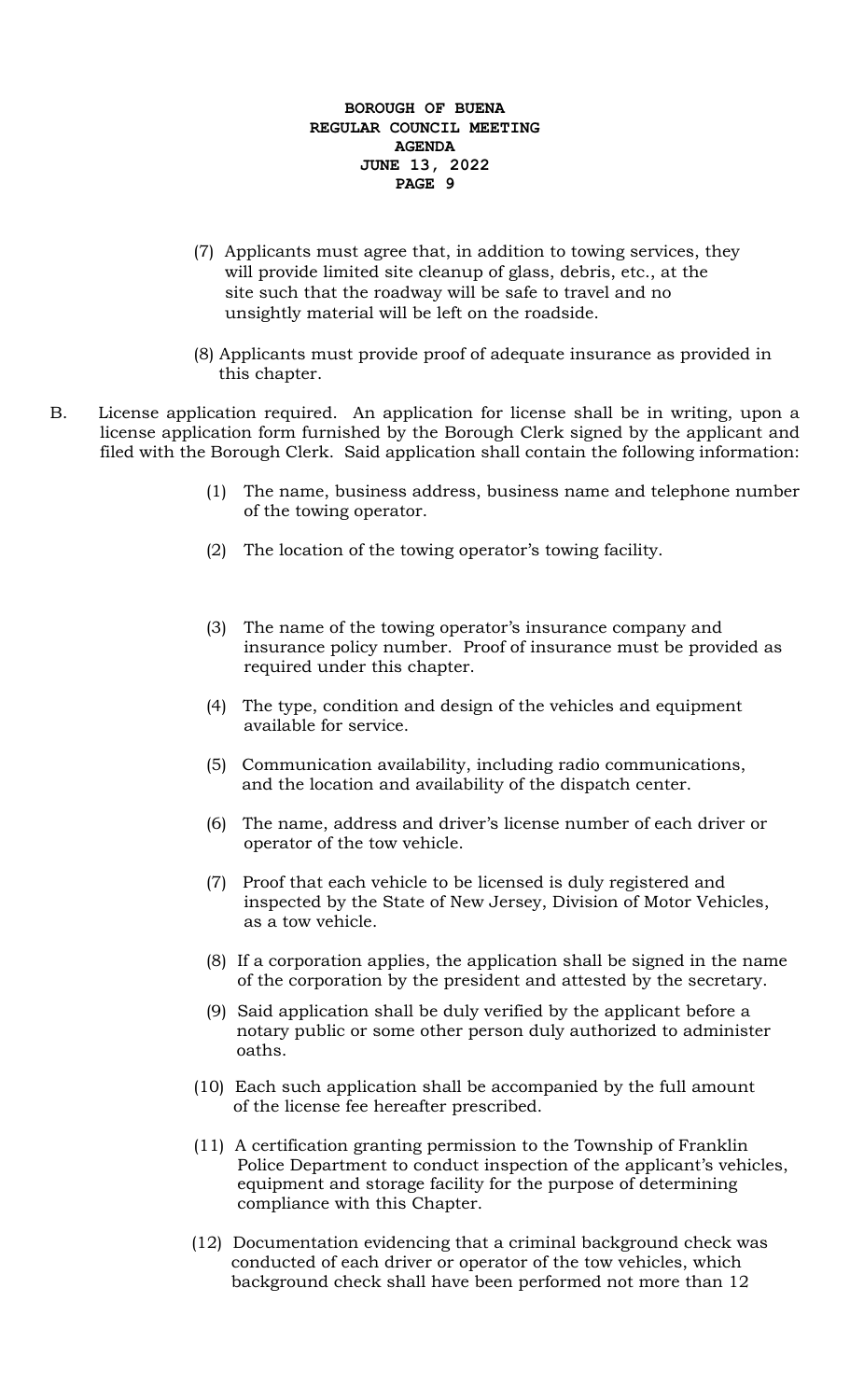months preceding with documentation of criminal background checks being supplied of said drivers or operators in not more that twelve-month intervals.

- (13) A plot plan of the tow operators' premises. A plot plan shall consist of the following:
	- a. Be drawn neatly and to scale;
	- b. Indicate the entire lot for which the application is being made;
	- c. Contain a symbol indicating the direction north;
	- d. Indicate the name of all streets and ways upon which the lot is located, street addresses and the location and type of existing and proposed street fixtures such as utility poles, street lights, traffic lights and signals;
	- e. Indicate the name of the nearest intersecting street and the distance from the facility to the intersecting street;
	- f. Indicate with dimensions, all parking and storage areas with measurements of distance from buildings and property lines as well as indicating where fencing is located for the security and safety of stored vehicles;
	- g. Indication of all driveways, curb cuts and any easements on the property;
	- h. Indicate the lot and block number of the subject property and all adjacent properties; and
	- i. If there are any modifications intended to be made to the plot plan, said modification and change must be submitted and to the extent required by New Jersey Municipal Land Use Law, approved through the appropriate action of the Borough of Buena Land Use Board.
- C. Zoning. No license shall be issued to a towing operator/owner located in the Borough of Buena unless the applicant's towing facility is located within a zoning district where such use is permitted in accordance with the Borough of Buena Land Use Ordinances or unless a use variance has been obtained therefore, and any and all land use approvals and/or permits have been obtained therefore, or unless sufficient crews are provided by the applicant that said facility was operated at its present location prior to the adoption of the Borough of Buena Land Use Ordinance.
- D. Compliance. The applicant shall comply with any and all state, federal and local laws, regulations and ordinances pertaining to safety, lighting and towing equipment, and shall be subject to inspection at any time by the Township of Franklinville Chief of Police or a designee and the Borough of Buena.
- E. Assignment**.** The towing operator shall at no time transfer or assign a license or any part thereof for any purpose whatsoever without having first obtained prior approval from the Borough of Buena.
- F. Fee. An application fee of \$150 shall be submitted with each application.

# **§ 223-6. Recommendation of approval or disapproval. Appeal**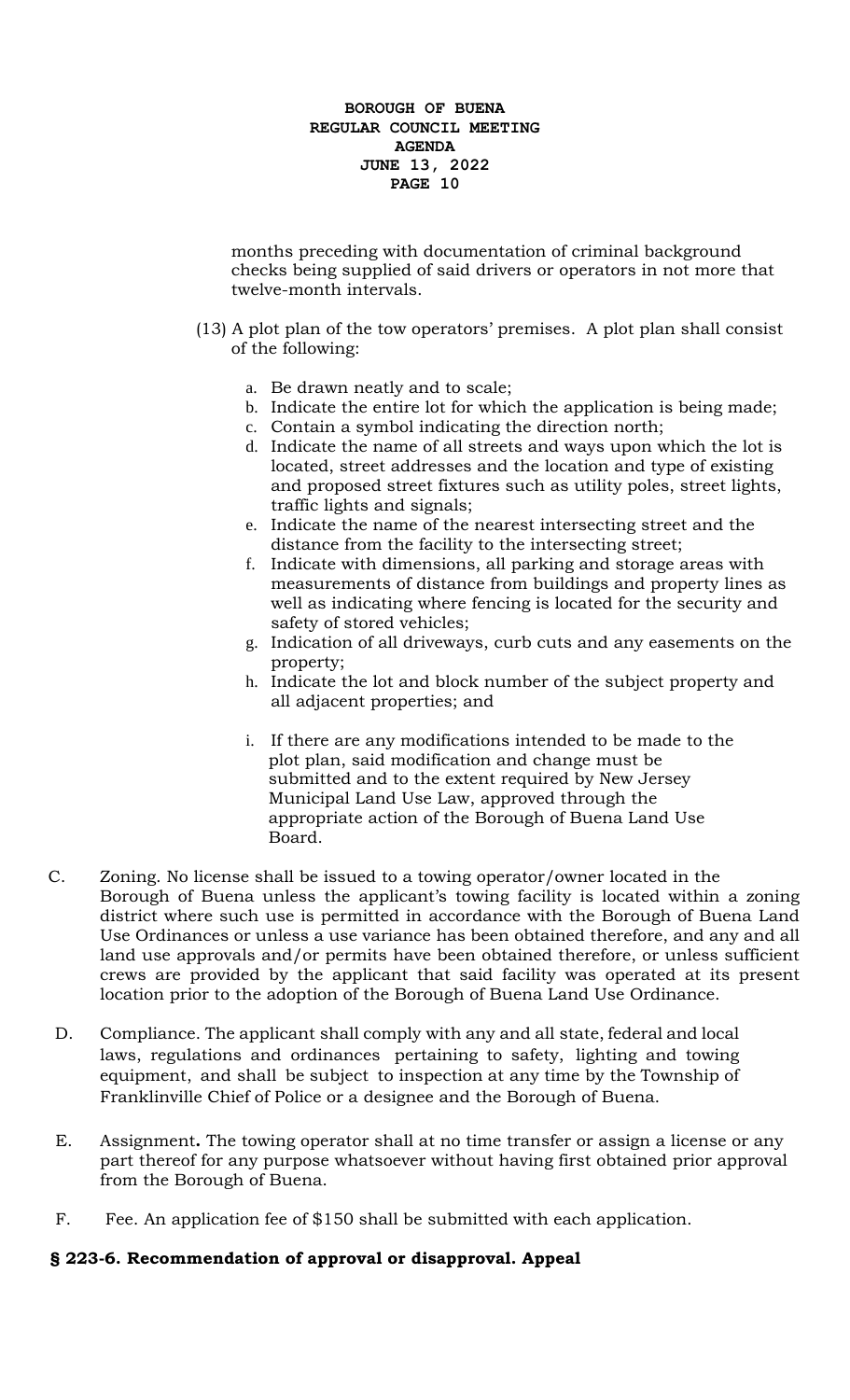- A. Upon completion of the aforesaid investigation, the Township of Franklin Chief of Police or designee shall file a written report as to the findings and issue a recommendation of approval or disapproval to the Borough Clerk.
- B. If the Township of Franklin Chief of Police recommends that the towing operator not be approved, a written report shall be filed with the Borough Clerk specifying the findings and the reasons for the rejection. The Borough Clerk will furnish a copy of the report to the towing operator by certified mail.
- C. Any towing operator who is denied a license may, after receipt of notification, file an appeal in writing within 10 days with the Borough Clerk. The Borough Clerk shall then schedule a hearing before the Public Safety Committee. After that hearing, the Committee may then determine whether to approve or disapprove the license based on the requirements of this chapter.

# **§ 223-7. Suspension or revocation of license.**

A license may be revoked or suspended at any time for just cause by the Township of Franklin Chief of Police or by the Borough of Buena for violations of any provisions of this chapter or for violations of New Jersey state law. Once the licensee is notified of the suspension or revocation, the licensee has the opportunity to be heard by the Public Safety Committee after filing a written appeal within 10 days with the Borough Clerk. Such license, when so suspended or revoked, shall not be reinstated except for good and sufficient cause.

# **§ 228-8. Tow List.**

- A. The list of licensed towing operators shall be maintained by the Township of Franklin Police Department and the Borough of Buena and shall be utilized on a rotation basis. The rotation shall be on a weekly basis beginning at 12:00 midnight Saturday night and ending one week later at 12:00 midnight Saturday night unless otherwise specified by the Township of Franklin Police Department or Borough of Buena or in the event of emergency conditions.
- B. There will be a maximum number of light/medium duty tow operators of four, and of four for heavy- duty tow operators permitted to perform work within the Borough of Buena (as defined in this chapter). Replacement of tow operators on the current list may only occur when there is a vacancy, provided that the replacement tow operators meet all the requirements set forth within the application process in this chapter.
- C. Any newly approved operators shall be added to the bottom of the rotation list and any adjustments to the rotation schedule are to be made on January 1 of the following year.
- D. Calls to operators on the rotating list shall be made on a nondiscriminatory basis, routinely succeeding to the next operator listed.

# **§ 223-9 Services to be performed by licensed towing operators.**

A. Removal and transporting of motor vehicles involved in a motor vehicle accident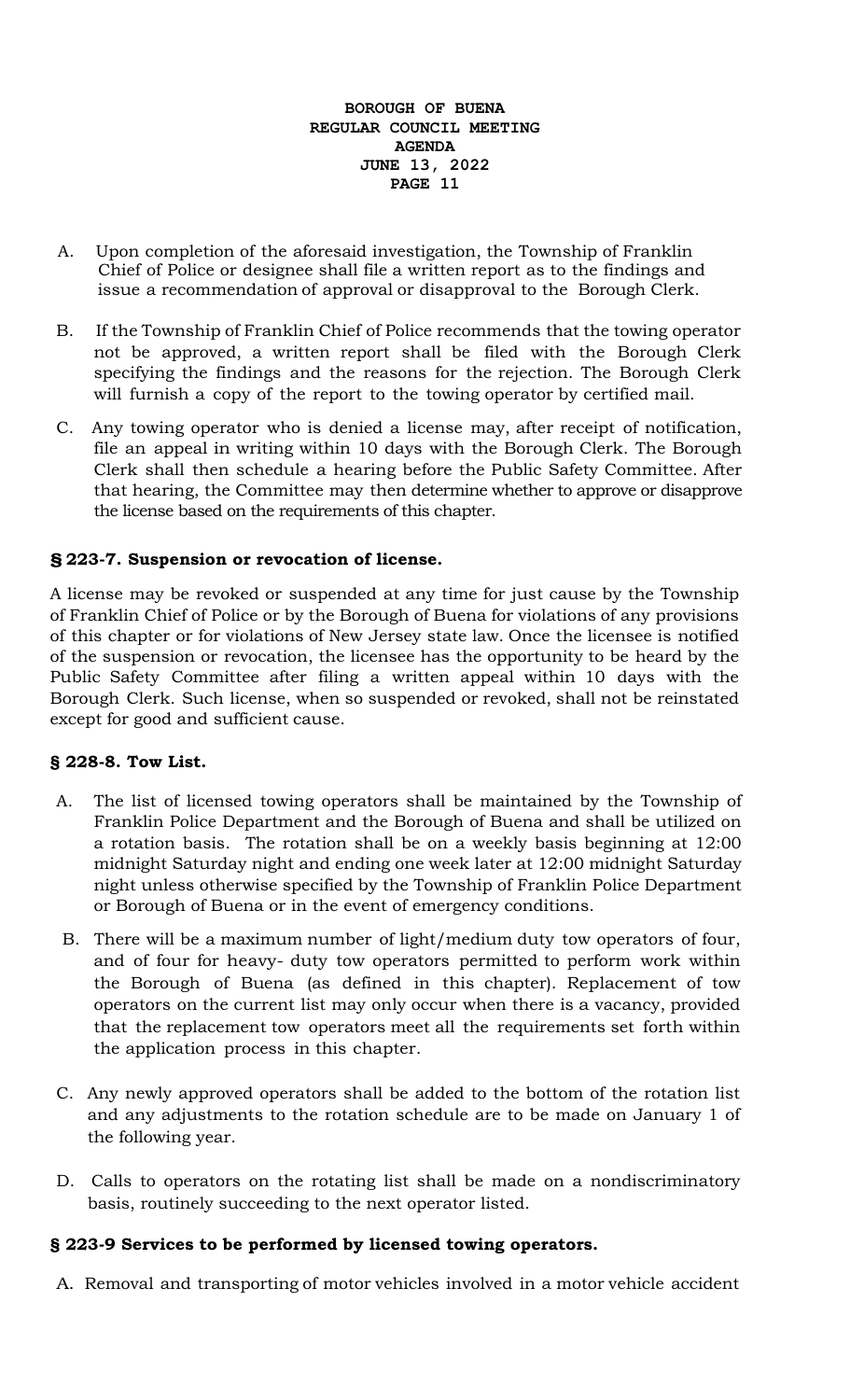where the owner or operator of the motor vehicle, when appropriate, has not made a preference for the towing of the vehicle.

- B. Removal and transporting of a motor vehicle from private or public property as may be directed by an authorized law enforcement officer or Zoning Officer of the Borough of Buena.
- C. Removal and disposal from the Borough or private property motor vehicles which, pursuant to state law and regulations, would be subject to the jurisdiction of the Township of Franklin Police Department and the Borough of Buena.
- D. The storage of a motor vehicle removed and transported from the scene of a motor vehicle accident.
- E. A towing operator responding to a tow shall be responsible for all site cleanup related to a motor vehicle accident, including the pickup and removal of all debris from the scene of the accident and containment of any hazardous fluids from the vehicle prior to tow, in accordance with the laws of the State of New Jersey, and all services as defined by state regulations and all sections herein. It is understood that the responsibility of the tow operator as established above in no way relieves the vehicle owner of his responsibility for the cleanup and removal of any debris or spilled fluids coming from his vehicle.
- F. A towing operator shall provide either one boom tow truck with a wheel lift or winch rollback or one-boom tow truck with a wheel lift capable of transporting the vehicle to be removed without additional damage. The transported vehicle shall not exceed the carry weight or capacity of the carrying vehicle.
- G. The towing operator shall ensure the proper utilization and deployment of safety devices as more particularly defined herein.
- H. If a licensed towing operator is unable to handle a particular situation for whatever reason, the Borough shall have the right to use whatever means necessary to accomplish the removal, transporting and storage of motor vehicles.
- I. No towing operator shall subcontract any work to be performed pursuant to this chapter without having first obtained prior written approval from the Franklin Township Police Department and Borough of Buena. Subcontractors must be licensed and on the current Tow List. Any towing operator to whom approval to subcontract work has been given shall be responsible for the services performed by and the acts and omissions of the subcontractor, and shall remain liable for any violation of this chapter by the subcontractor.

# **§ 223-10 Responsibility of Towing Operators**.

A. The towing operator shall provide a towing facility of sufficient size to accommodate not less than 5 passenger vehicles and one tractor and trailer, and not less than 800 square feet of inside storage facilities to hold and protect "police hold" vehicles. At no time shall any automobile towed by a towing operator be stored at any other location, except where a vehicle is towed at the request of the owner to a specific location.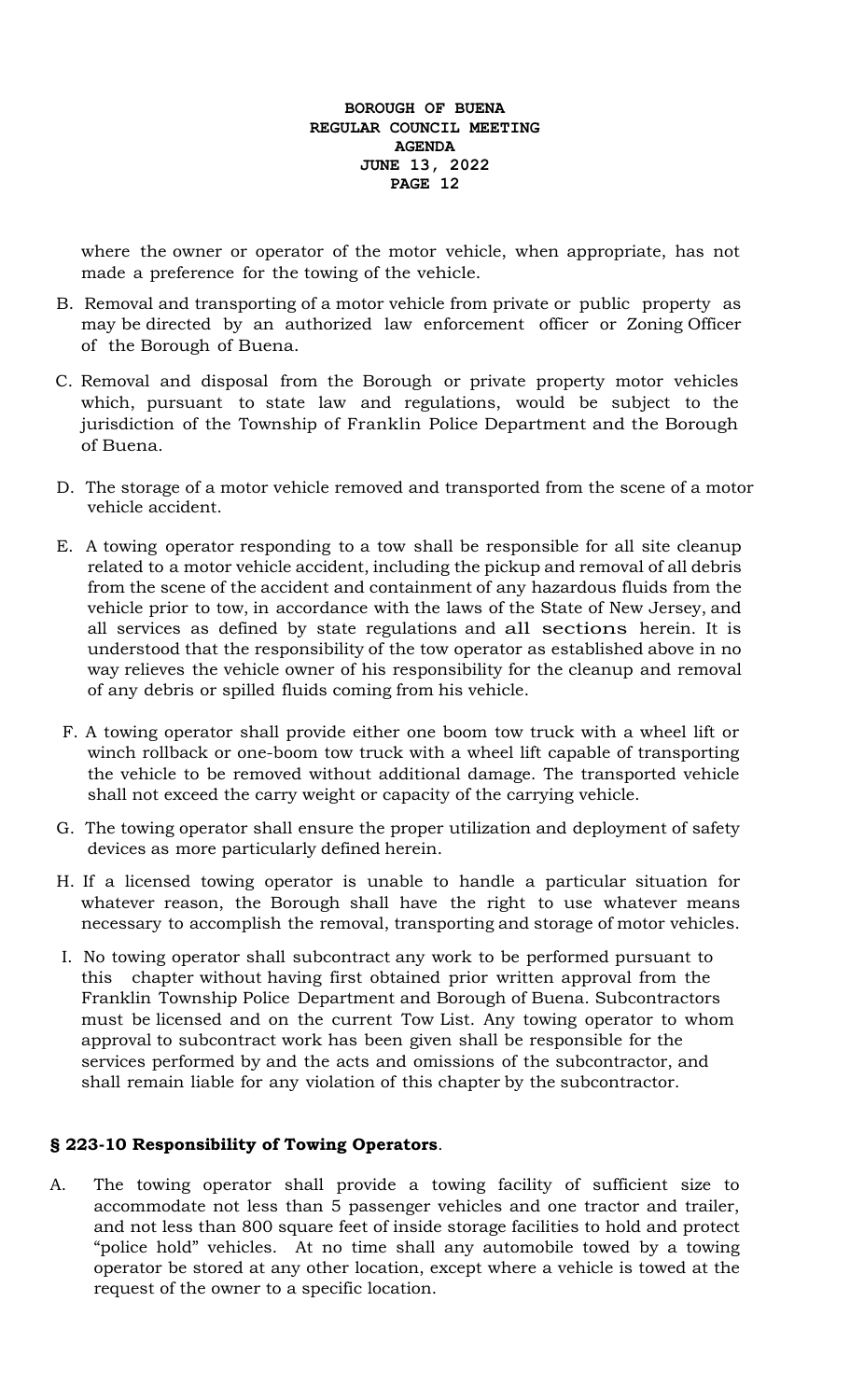- B. The towing operator shall provide tow vehicles capable of handling the transporting of motor vehicles as defined in §223-1 of this chapter.
- C. The towing facility shall be staffed by the licensed towing operator during normal business hours of 8:00 a.m. to 5:00 p.m., Monday through Friday, and include twenty-four-hour telephone service, seven days per week, during the week in which the licensed facility is on call.
- D. Each tow vehicle or flatbed vehicle shall be equipped with towing and safety equipment, warning devices such as lights, flares and flags to warn other automobile operators of the presence of a disabled automobile, and mechanics tools to perform complete emergency work, including but not limited to the following. All tow operators shall be required to wear a reflective jacket or vest when towing vehicles on the roadway and at all times shall exercise extreme caution and due safely.
- E. All tow trucks must be in compliance with all safety equipment requirements as listed in N.J.S.A.39:3-1 et seq., and 49 CFR 393.
- F. No changes may be made to tow vehicles, facilities or equipment without prior written approval of the Franklin Township Police Department and the Borough of Buena.
- G. If issued at the discretion of the Borough in accordance with this chapter, each tow vehicle shall display any licensure stickers issued by the Borough Clerk on the driver's door panel and shall have the name and number of the licensed tow operator displayed on the vehicle in such manner and of such lettering as to conform to the provisions of N.J.S.A. 39:4-46.
- H. Towing operators and their employees shall provide all services required by this chapter at all times and shall be subject to the following requirements:
	- (1) Possess sufficient knowledge, skill and ability to provide minimum road services for disabled vehicles and to adequately remove a vehicle from an accident scene without causing additional damage to the vehicle.
	- (2) Not have any impairment which would prohibit towing operators and their employees from performing the duties and obligations set forth in this chapter.
	- (3) Obey all traffic laws, statutes, regulations and ordinances promulgated by the State of New Jersey and the Borough of Buena.
	- I. The tow vehicles provided by the towing operator shall be of such type and design to properly and safely perform all towing services required by this chapter and shall at all times comply with New Jersey Statutes and Regulations and be subject to inspection by the Township of Franklin Chief of Police or designee.
- J. All drivers of tow vehicles shall possess at all times a valid New Jersey driver's license and a commercial drivers' license where applicable, which shall be subject to inspection by the Township of Franklin Chief of Police. Said operator shall obey all traffic laws and shall comply with all statutes and regulations of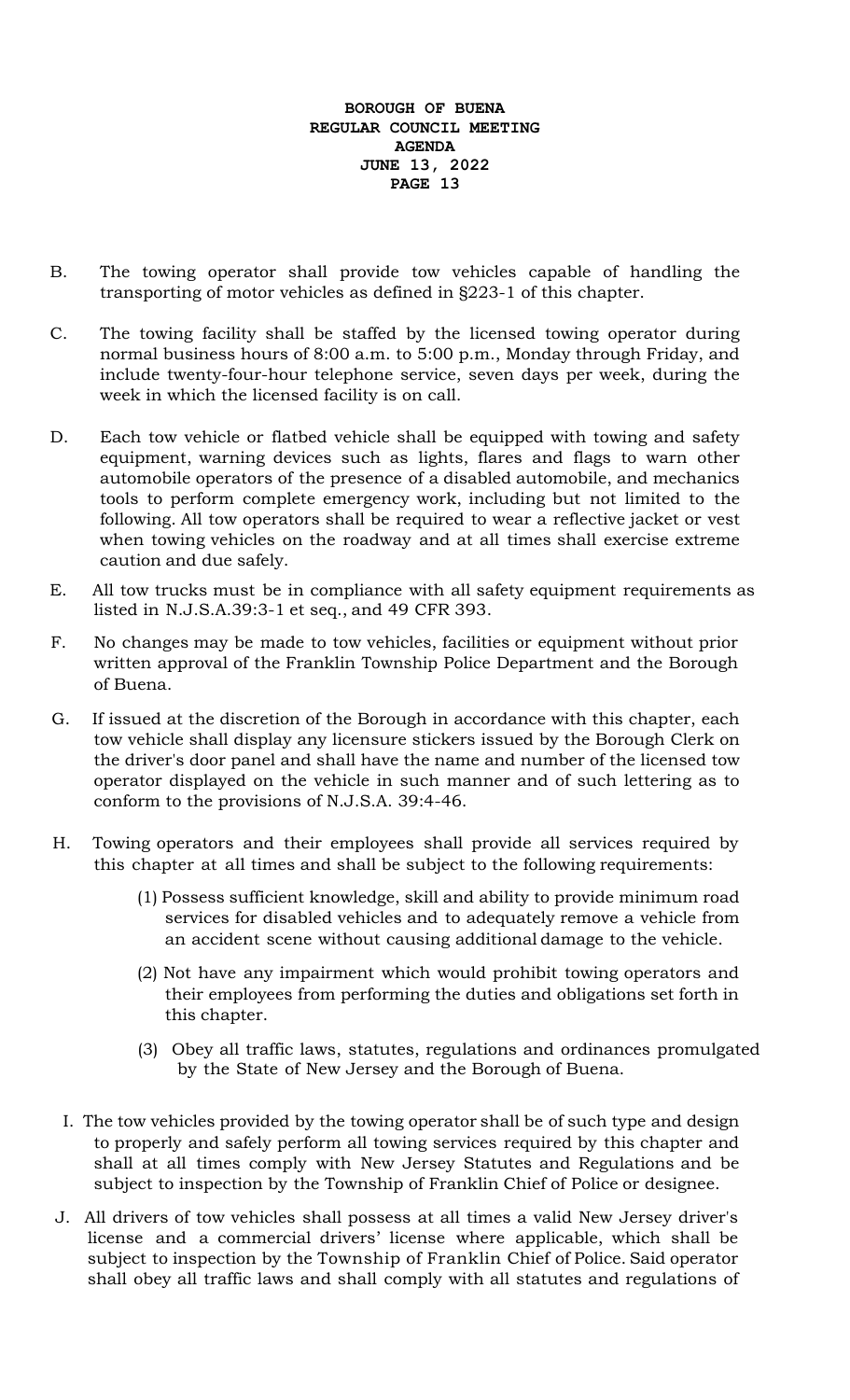the State of New Jersey and of the Borough of Buena.

- K. The tow vehicles provided by the towing operator shall be geographically located so as to permit a response time within 25 minutes of being dispatched as herein set forth.
- L. At all times the towing operator shall maintain the towing facility in a clean and orderly fashion. Reasonable measures shall be taken by the towing operator to prevent vandalism, theft or damage to automobiles stored therein.
- M. In the event that motor vehicles which are towed and stored by the towing operator are abandoned or unclaimed by the owners thereof, the towing operator shall make no claim against the Borough of Buena, its agents or employees. Only those vehicles towed from private property or public rights-of-way under authorization of either the Borough or an authorized law enforcement officer, not including accident vehicles, shall be disposed of by the Borough of Buena, pursuant to N.J.S.A. 39:10A-1 or other appropriate state statute or state regulations.
- N. The towing owner/operator, operating pursuant to this chapter, is an independent contractor, and in no part an agent, servant or employee of the Borough of Buena. Said owner/operator shall at all times maintain direct supervision, management and control over all of its employees and personnel engaged in the operation or services performed pursuant to this chapter.
- O. Towing operators approved for Tow List eligibility shall be required to fulfill tow requests of the Zoning Officer and/or any authorized law enforcement agency or officer. Failure or refusal to remove a vehicle pursuant to this chapter shall be cause for removal from the approved Tow List.
- P. The tow operator shall be responsible for ensuring the proper, safe and secure storage of all vehicles towed. The tow operator shall be liable for any and all damage incurred by such vehicles while in transit to or while stored in or at the facilities of the operator.

## **§ 223-11. Insurance.**

- A. A towing company shall carry insurance of the following types with the minimum policy limits noted for each type:
	- (1) Automobile liability insurance in the amount of not less than 1 million dollars.
	- (2) Workers' compensation in the minimum amounts required by law.
	- (3) Garage keepers' liability coverage of not less than \$100,000.00 per location.
	- (4) Garage liability including cargo insurance in an amount of not less than \$500,000.00combined single limit.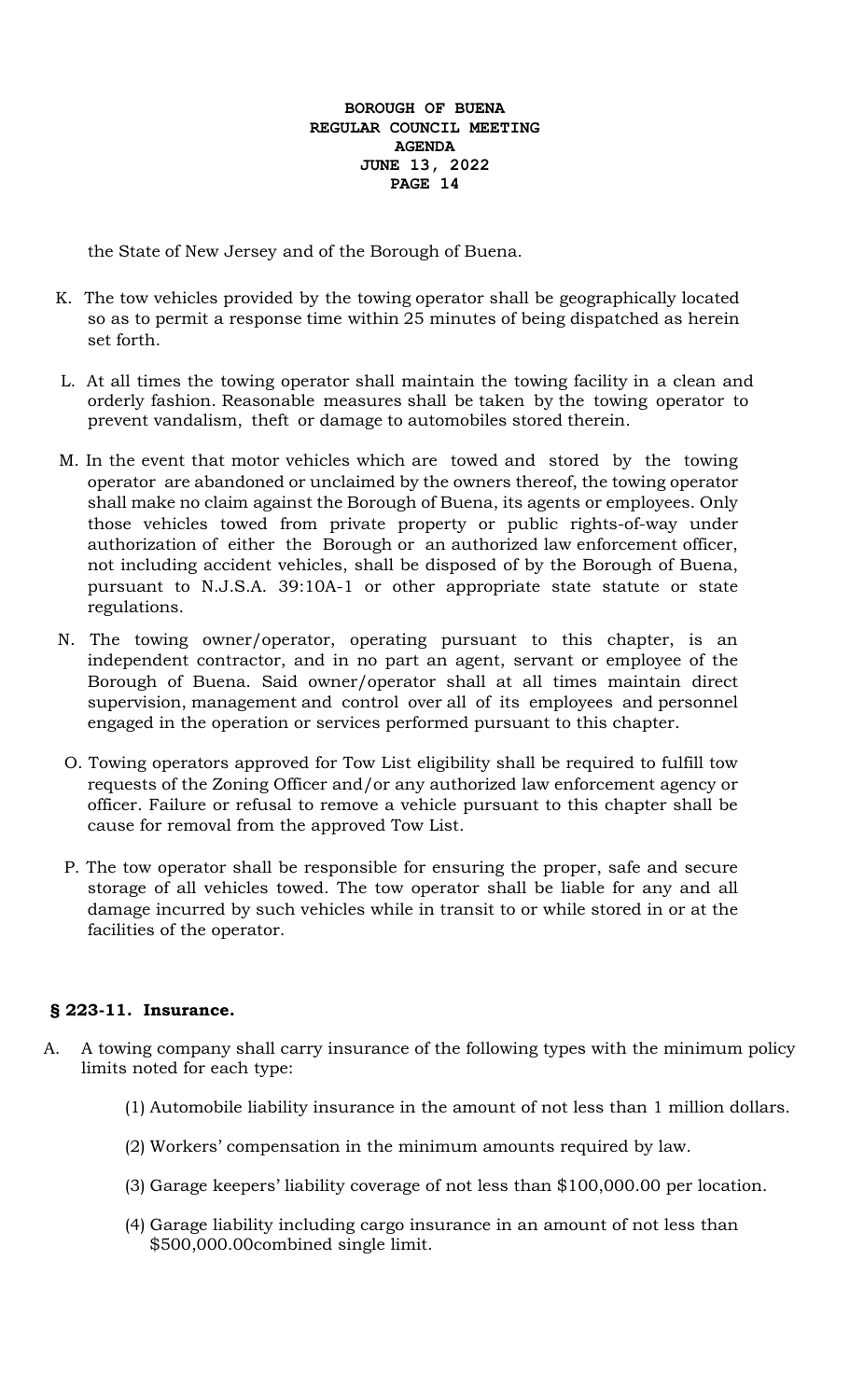- (5) Comprehensive general liability coverage of 1 million dollars combined single limit coverage.
- B. Policies shall be endorsed to provide for collision coverage for vehicles in tow.
- C. The Borough of Buena shall be named as an additional insured on all policies.
- D. Proof of coverage shall be provided to the Borough and the policies shall provide that the Borough be notified in the event of the tow operator's failure to pay premiums or in the event of cancellation, termination or revision of the policies or amounts of coverage.
- E. In the event the Borough deems, in its direction, that appropriate coverage is not in place, the contractor shall be so advised and shall be removed from the towing list until such time as appropriate coverage is restored.

# **§ 223-12. Indemnification.**

The contractor shall agree to indemnify and hold the Borough, its officers, appointees, elected and appointed officials ,employees, representatives or agents, whether paid or unpaid (including, without limitation, members of the Township of Franklin Police Department) harmless against any and all liability or claims of liability for damage or injury to persons or property resulting from the towing services provided by the contractor pursuant hereto, with the exception of damage or injury to persons or property resulting solely from the willful or negligent acts or omissions of such officers, appointees, employees, representatives or agents.

# **§ 223-13. Consent required for towing from privately owned property.**

- A. No person shall tow any motor vehicle parked for an unauthorized purpose or during a time at which such parking is not permitted from any privately owned parking lot, from other private property or from any common driveway without the consent of the motor vehicle owner or operator, unless:
	- (1) The person shall have entered into a contract for private property towing with the owner of the property;
	- (2) There is posted, in a conspicuous place at all vehicular entrances to the property which can easily be seen by the public, a sign no smaller than 36 inches high and 36 inches wide stating:
		- (a) The purpose or purposes for which parking is authorized and the times during which such parking is permitted;
		- (b) That unauthorized parking is prohibited and unauthorized motor vehicles will be towed at the owner's expense;
		- (c) The name, address, and telephone number of the towing company that will perform the towing;
		- (d) The charges for the towing and storage of towed motor vehicles;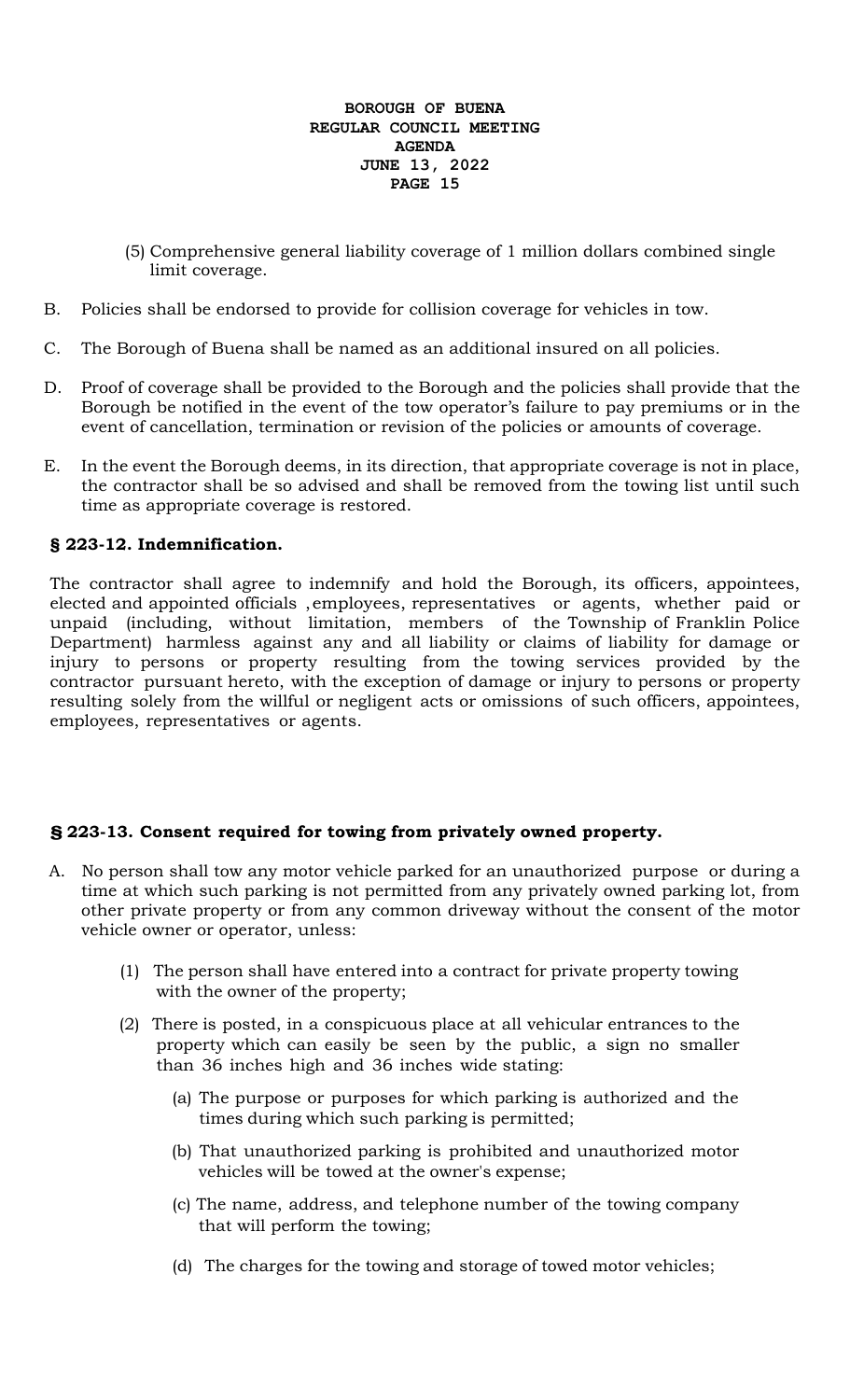- (e) The street address of the storage facility where the towed vehicles can be redeemed after payment of the posted charges and the times during which the vehicle may be redeemed; and
- (f) Such contact information for the Division of Consumer Affairs as may be required by regulation;
- (3) The property owner has authorized the person to remove the particular motor vehicle; and
- (4) The person tows the motor vehicle to a secure storage facility that is located within a reasonable distance of the property from which the vehicle was towed.
- B. No private property owner shall authorize the towing of any motor vehicle parked for an authorized purpose or during a time at which such parking is not permitted from the private property owner's property without the consent of the motor vehicle owner or operator, unless:
	- (1) The private property owner has contracted with a private property towing company for removal of vehicles parked on the property without authorization; and
	- (2) A sign that conforms to the requirements of Subsection A (2) of this section is posted on the property.
- C. This section shall not apply to a motor vehicle parked on a lot or parcel on which is situated a single-family unit or an owner-occupied multi-unit structure of not more than six units or in front of any driveway or garage entrance where the motor vehicle is blocking access to that driveway or garage entrance.
- D. Exemption from certain signage requirements.
	- (1) The requirements of Subsection A (2) of this section shall not apply to a residential community in which parking spaces are specifically assigned to community residents, provided that:
		- (a) The assigned spaces are clearly marked as such;
		- (b) There is specific documented approval by the property owner authorizing the removal of the particular vehicle; and
		- (c) A sign, which can easily be seen by the public, is posted in a conspicuous place at all vehicular entrances to the residential community property, stating that unauthorized parking in an assigned space is prohibited and unauthorized motor vehicles will be towed at the owner's expense, and providing information or a telephone number enabling the vehicle owner or operator to immediately obtain information as to the location of the towed vehicle.
	- (2) The exemption in this subsection shall not apply to any private parking lot or parcel owned or assigned to a commercial or other non-residential entity located in such residential communities.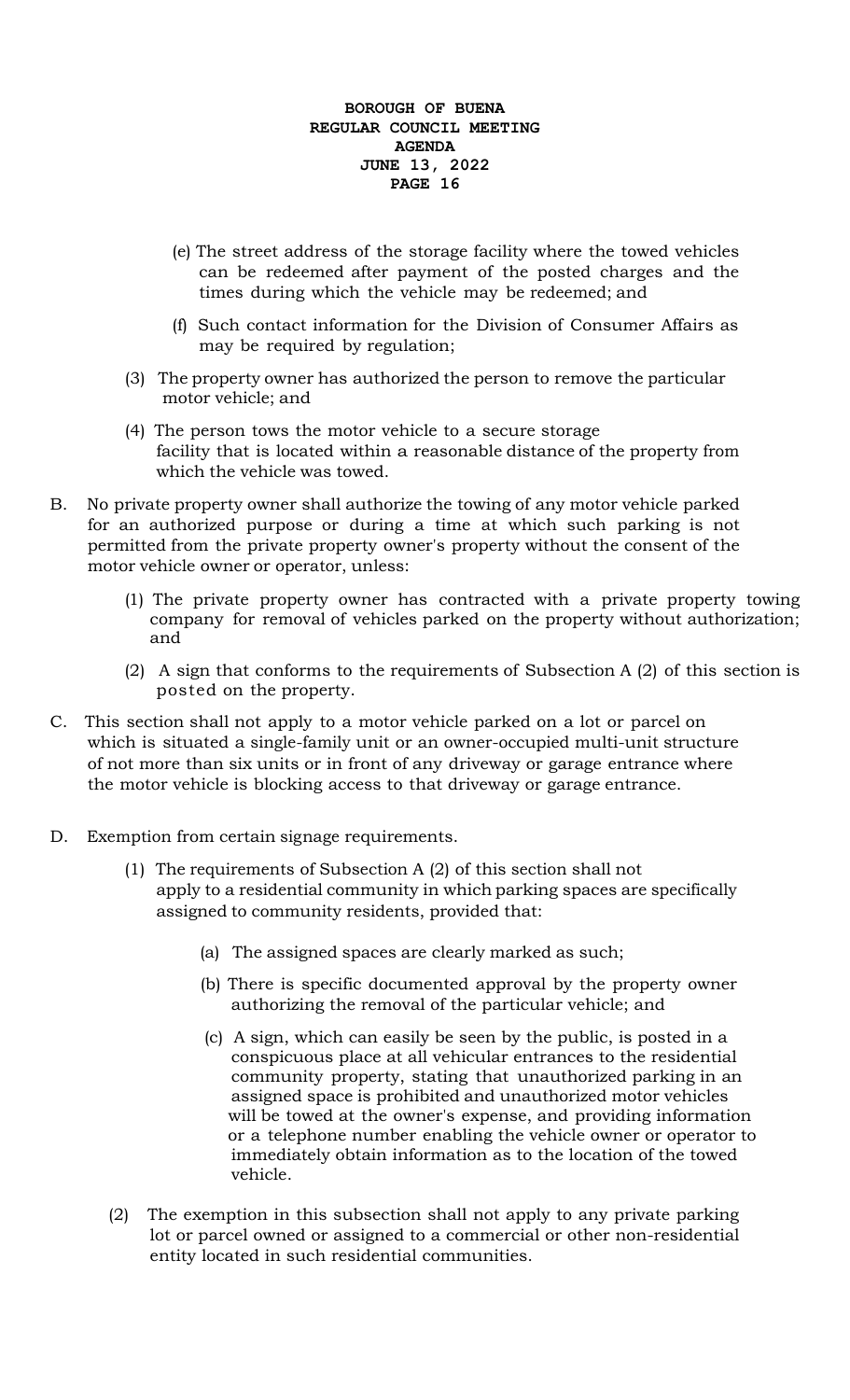## **§ 223-14. Rates and Fees for Services.**

- A. When performing services under the tow list to tow and/or store a motor vehicle, the towing charge and storage charge shall not exceed those charges as set forth in this chapter. These are maximum fees that may be charged.
- B. The fee schedule effective at the time of adoption of this chapter is as follows:
	- (1) Towing.
		- (a) Days:
		- 1. First mile or less; light/medium duty, \$95.00; heavy duty, \$450.00 (per hour) (payable in fifteen-minute increments).
		- 2. Each additional mile: \$5.00.
			- (b) Nights, weekends and New Jersey state holidays:
		- 1. First mile or less: light/medium duty, \$95.00; heavy duty, \$450.00 (per hour)(payable in fifteen minute increments).
		- 2. Each additional mile: \$5.00.
	- (2) Storage.
		- (a) Inside building.
			- [1] Per vehicle/per day:

Light/medium \$45.00; heavy duty \$100.

- (b) Outside secured.
	- [1] Per vehicle/per day: light/medium, \$30.00; heavy duty, \$75.00.
- (3) Additional fees.
	- (a) Cleanup: \$40 (per hour).
	- (b) Oil dry: \$15 (per bag).
	- (c) Administrative fee. \$35.00.
	- (d) Winching fee, basic; \$75.00.
	- (e) Heavy duty laborer; \$75.00 (per man per hour).
	- (f) Heavy duty support vehicle; \$130.00 (per hour).
- C. The fees set forth on the schedules for towing rates are the maximum charges that shall apply to a motor vehicle for basic towing services.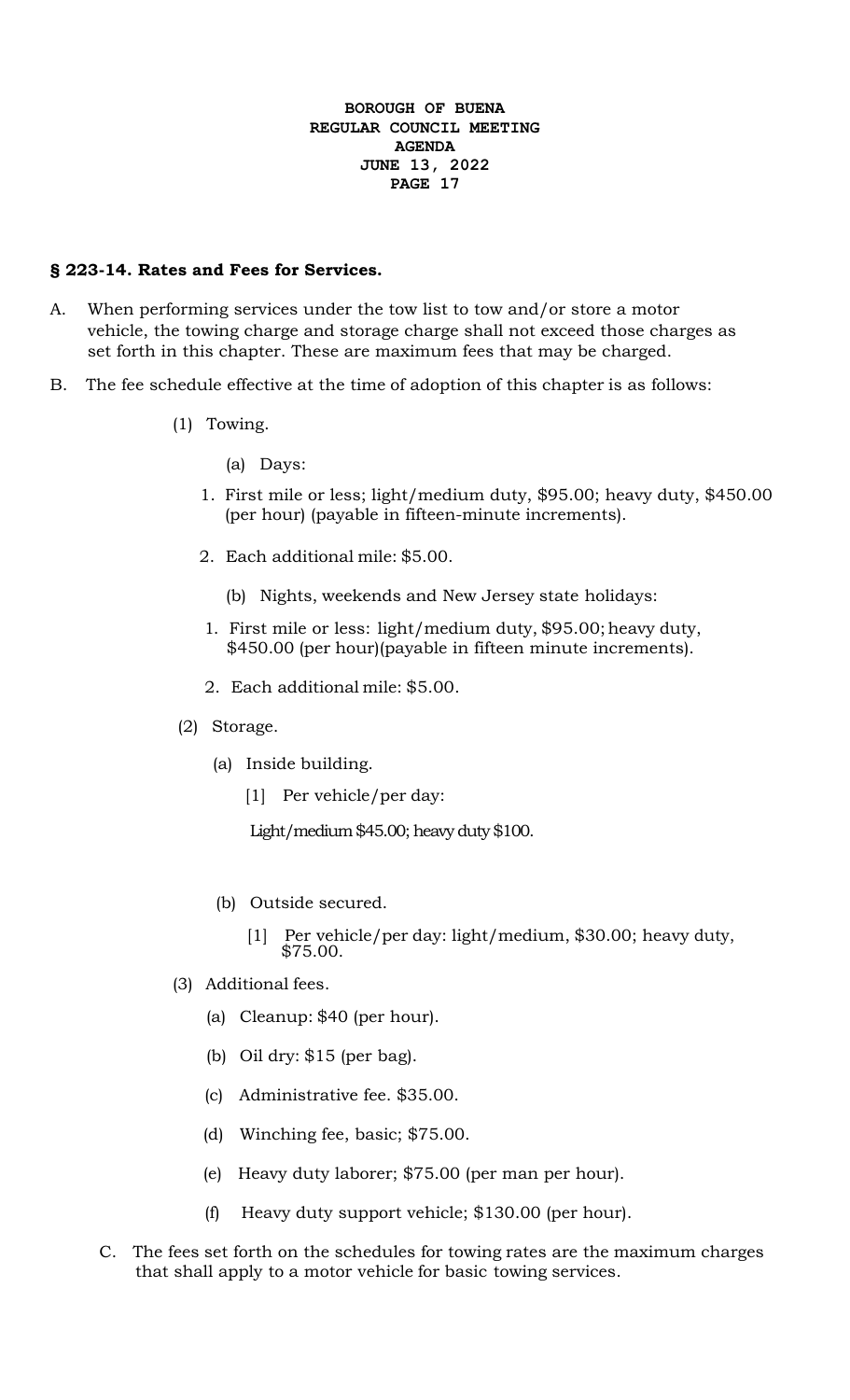- D. The towing rates shall be calculated based on the total distance traveled from the tow vehicle's base of service to the job site and return by way of the shortest available route. Fractions shall be rounded up to the nearest whole mile.
- E. Tow vehicles transporting multiple motor vehicles at one time may charge the applicable fee for each such vehicle transported.
- F. When towing services are otherwise required, the day rate shall apply when the vehicle is transported (pickup and delivery) entirely between the hours of 8:00 a.m. and 5:00p.m., Monday through Friday, except New Jersey state holidays. The night, weekend and holiday rate shall otherwise apply.
- G. The Borough Clerk shall post fees, available to the public, during normal business hours along with a copy of this chapter and the fee schedules of licensed towing operators.
- H. Payment from the public shall include credit cards.

# **§ 223-15. Miscellaneous.**

- A. The Zoning Official shall be responsible for the enforcement of the provisions of this chapter.
- B. Motor vehicles which remain unclaimed by the owner or other person having legal right thereto shall be disposed of pursuant to the applicable provisions of Title 39 of the New Jersey Statutes. The last known owner of an abandoned vehicle shall be responsible for all towing fees or charges, storage fees or charges, road service fees or charges, and any other fees permitted by law.
- C. The Borough shall make periodic inspections of facilities, equipment and service and, upon request, shall be provided full access to equipment or property. Such inspections shall be made quarterly, semiannually, or annually, as determined by the applicable Zoning official, but in no case shall such inspections be made less than annually.
- D. The Township of Franklin Police Department shall have the right to store at its own facilities motor vehicles towed at its direction or confiscated in suspected crimes. All licensed towing operators shall extend storage to the Township of Franklin Police Department at no cost and, if so requested, shall provide separate storage space for exclusive use of the Township of Franklin Police Department also at no cost. Abandoned vehicles or vehicles confiscated by the Township of Franklin Police Department are to be stored as authorized by the Township of Franklin Police Department to assure protection of the vehicle and to provide security of said vehicle until appropriately disposed of by the Township of Franklin Police Department.
- E. Towing operators shall not pile vehicles or park towed vehicles on public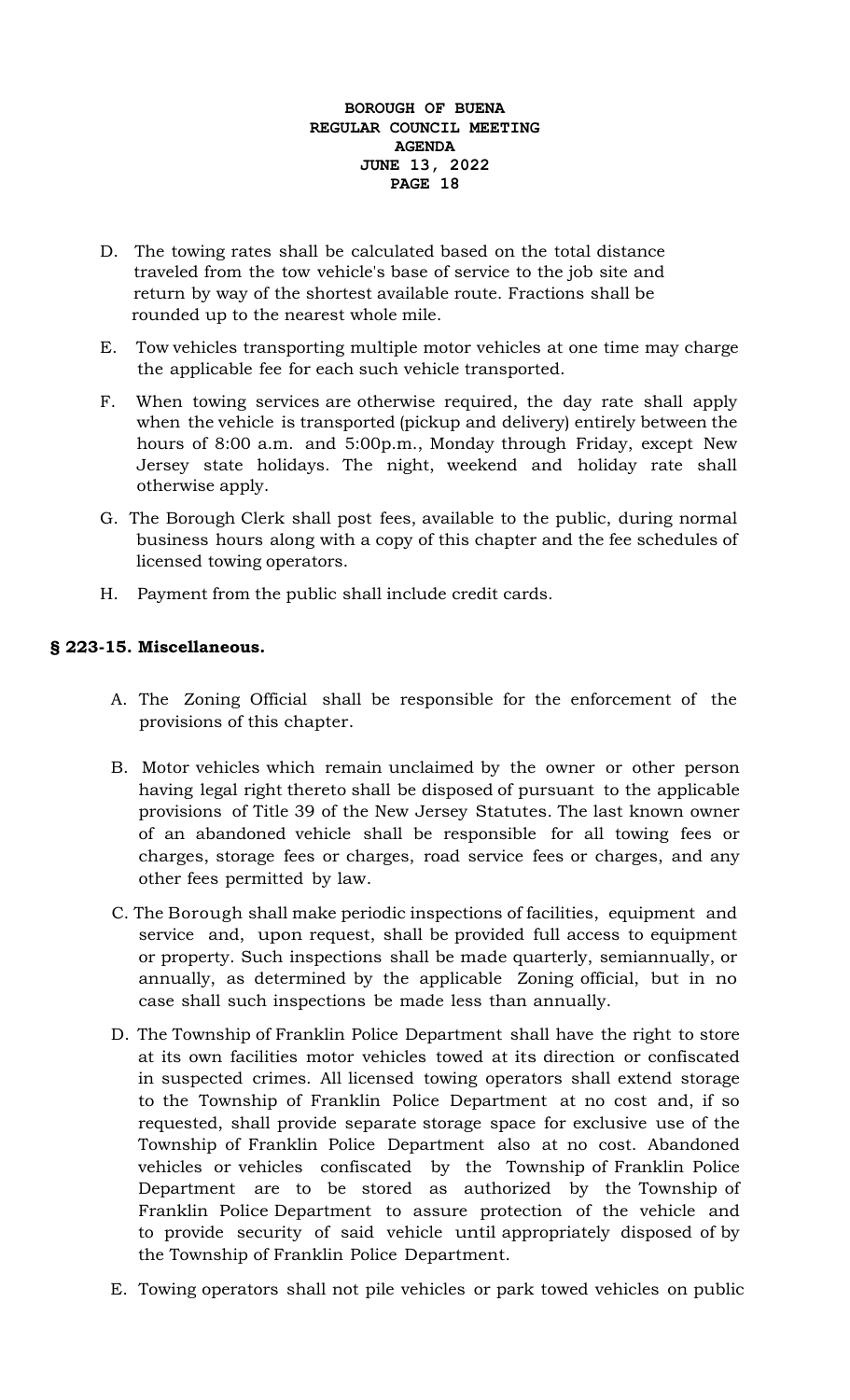streets or sidewalks.

- F. Pursuant to the Spill Compensation and Control Act, including N.J.S.A. 58:10-23.11 (g), any person in any way responsible for a discharge of petroleum or hazardous substances shall be strictly liable, jointly and severally, without regard to fault, for all costs of cleanup and removal of the discharge from the public right-of-way and private property within the area of the spill. The tow operator and/or facility owner shall be responsible for the cleanup and removal of any spill or discharge of petroleum or hazardous substances at its storage facility. The facility owner may choose to take action against the vehicle owner for the cost of such cleanup and removal. The responsible party shall contact the NJDEP Action Line to report any spills or leaks as required by N.J.S.A 58:10-23.11 (e).
- G. Whenever any petroleum or hazardous substances are discharged on public property or within the public right-of-way, the Health Department may, in its discretion, act to remove or arrange for the removal of such discharge, or may direct the responsible party to remove or arrange for the removal of such discharge. The County Environmental Health Department shall monitor compliance with any cleanup directives. Pursuant to N.J.S.A. 58:10-23.11 (f), any person who fails to comply with a cleanup directive shall be liable to the Borough in an amount equal to three times the cost of such removal.

## § **223-16. Unlawful practices for towing company.**

It shall be an unlawful practice for any private property towing company or for any other towing company that provides nonconsensual towing services:

- (1) To give any benefit or advantage, including a pecuniary benefit, to any person for providing information about motor vehicles parked for unauthorized purposes on privately owned property or otherwise in connection with private property towing of motor vehicles parked without authorization or during a time at which such parking is not permitted.
- (2) To fail, when so requested by the owner or operator of a vehicle subject to nonconsensual towing, to release a vehicle to the owner or operator that has been, or is about to be, hooked or lifted but has not actually been moved or removed from the property when the vehicle owner or operator returns to the vehicle, or to charge the owner or operator requesting release of the vehicle an unreasonable or excessive decoupling fee. Such a fee shall be presumptively unreasonable and excessive if it exceeds by more than 25%, or a different percentage established by the Director by regulation, the usual and customary decoupling fee charged by the towing company for a vehicle subject to consensual towing, or if it exceeds by more than 50%, or a different percentage established by the Director by regulation, the usual and customary decoupling fee charged for vehicles subject to nonconsensual towing by other private property towing companies operating in the municipality in which the vehicle was subjected to nonconsensual towing.
- (3) To charge a fee for a private property or other nonconsensual towing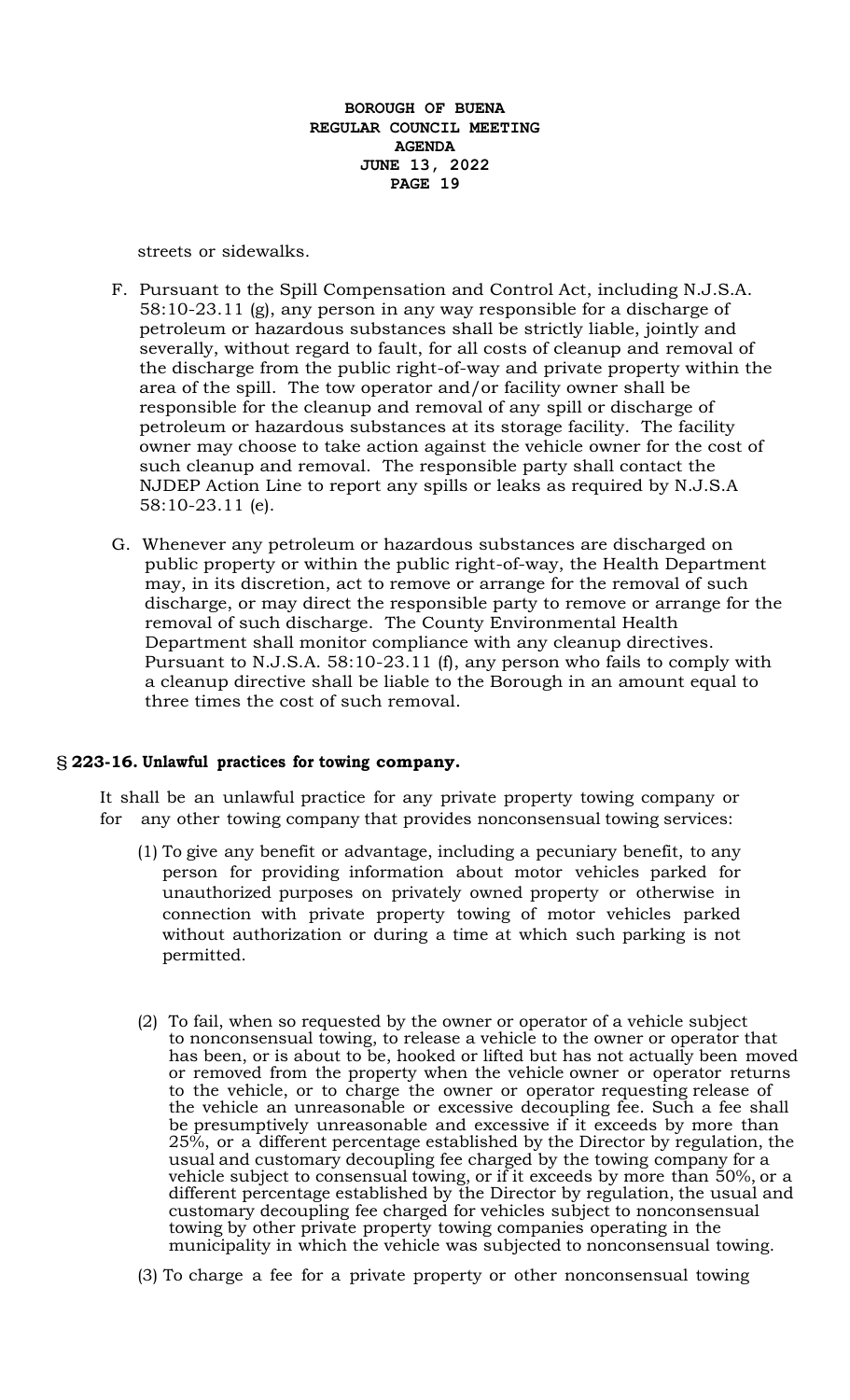or related storage service not listed on the schedule of services for which a fee may be charged.

- (4) To refuse to accept for payment in lieu of cash or an insurance company check for towing or storage services a debit card, charge card or credit card if the operator ordinarily accepts such card at his place of business, unless such refusal is authorized in accordance with N.J.S.A. 56:13-4.
- (5) To monitor, patrol, or otherwise survey a private property for the purposes of identifying vehicles parked for unauthorized purposes and towing a motor vehicle parked for an unauthorized purpose from such private property without having been specifically requested to tow such vehicle by the owner of the property.

#### § **223-17. Availability of records.**

- A. Every towing company that performs private property or other nonconsensual towing shall retain and make available for inspection by the Division, for a period of three years, invoices, job orders, logs, claims for reimbursement from insurance companies and other documentation relating to all consensual and nonconsensual towing services performed and rates charged for the services.
- B. The regulations set forth in this chapter shall be made available to the public at the Borough Hall during normal business hours.
- C. Employees of the tower are not to be deemed to represent nor be employed by the Borough, and the tower shall accept responsibility for the conduct of its employees.
- D. Complaints concerning the services provided or fees charged by t h e tower shall be investigated by the Township of Franklin Police Department and Buena Borough, who will prepare a written report to be presented to the Borough's Public Safety Committee for such further action.
- E. Towers shall disclose the rate of fees charged by, at a minimum, posting the rates in a conspicuous place at the storage area.
- F. The Borough of Buena shall assume no liability for any services performed by the tower.

#### § **223-18. Employees of Towing Operator.**

 A. The contractor shall employ a sufficient number of employees to comply with the minimum operational requirements.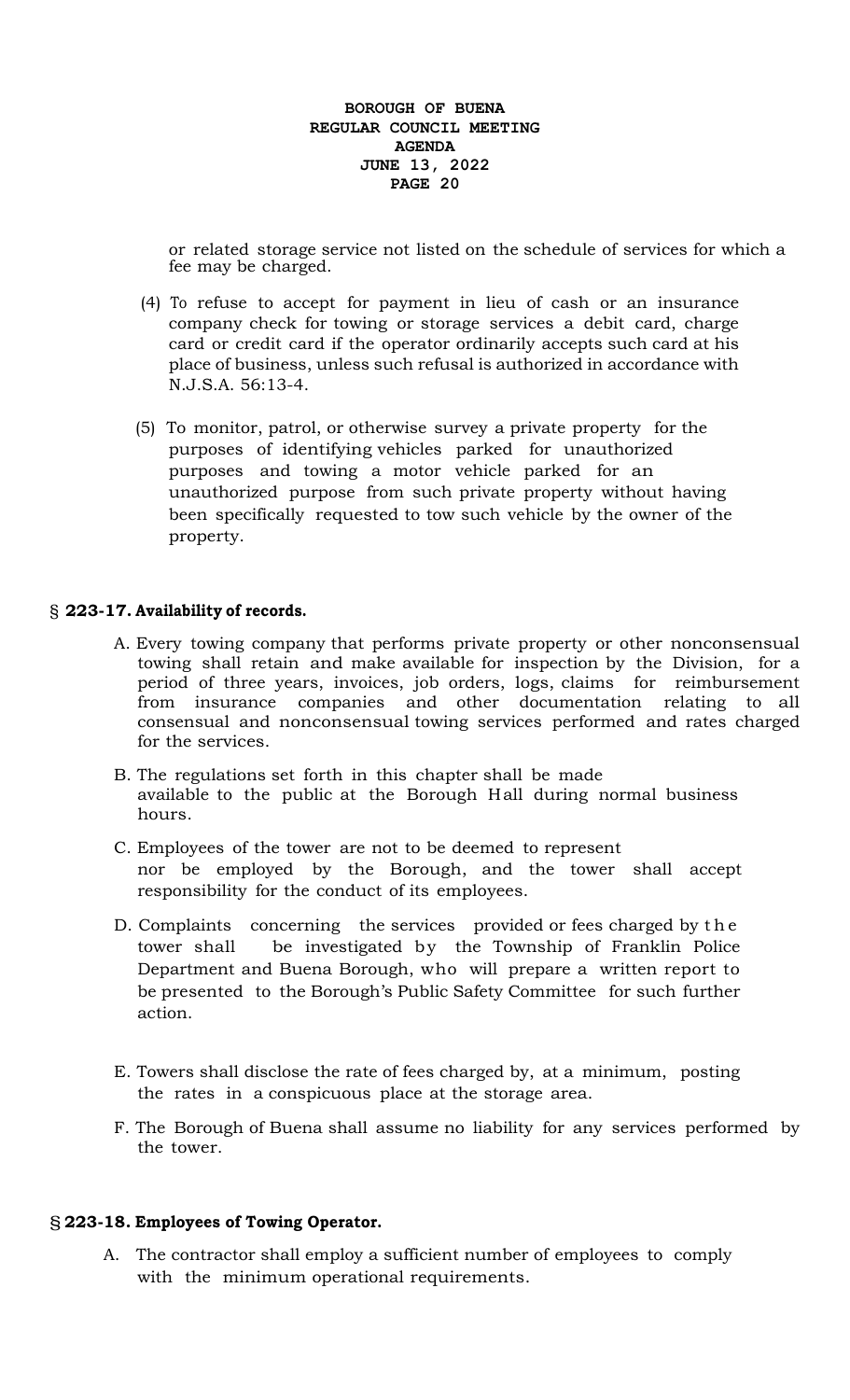- B. All drivers of the contractor shall be over the age of 18 years and must have a valid, current New Jersey state driver's license and shall be in good health and of high moral character.
- C. Dealing with the public. In all of its dealings with the public, the tower is expected always to act in a professional manner and at all times to be courteous and respectful toward members of the public as well as representatives of the Borough of Buena. While members of the public, especially those whose cars may have been towed or impounded, may at times resort to strong language, threats and unbecoming behavior toward the tower, the tower is expected to exercise restraint and not to respond in kind, and thereby reflect unfavorably on the Borough of Buena and/or the Township of Franklin Police Department. Reports of discourteous behavior by the tower or his employees may be considered by the Borough as sufficient cause for removal from the towing list.

## **§ 223-19. Disposal of unclaimed motor vehicles.**

- A. Each tow company shall be deemed to have taken possession of motor vehicles towed in accordance with this chapter, other than abandoned motor vehicles towed at the request of the Township of Franklin Chief of Police or his designee, under the provisions of N.J.S.A. 39:10A-1 and N.J.S.A 39:4-56.5
- B. It shall be the responsibility of the towing company to notify the registered owner, or any other person having a legal interest therein, within 10 days of having towed said vehicle or rendered any other service thereto, of the location of the vehicle, the service rendered, the charge for such service and the time within which the motor vehicle must be collected, said period for collection not to exceed 30 days.
- C. Upon the expiration of the time to collect the motor vehicle as set forth in Subsection B has expired, the towing company must either offer the vehicle for sale at public auction or cause a junk title certificate to be issued for the motor vehicle in accordance with the laws of the State of New Jersey, specifically N.J.S.A. 39:10A-8 et seq., a copy of said title to be kept by the applicant.
- D. Any notification required in this chapter shall be in writing, sent by certified or registered mail, return receipt requested, to the last known address of the person to whom the notice is to be given.
- E. The towing company shall be responsible to perform all searches with the New Jersey Motor Vehicle Commission or out of state motor vehicle commission to determine ownership and the last known address of the title owner to the vehicle in question. That information and proof of searches with appropriate state agencies must be provided to the Township of Franklin Chief of Police.
- F. At any time prior to the sale of the motor vehicle or the issuance of a junk title certificate therefor, the owner of the motor vehicle may reclaim possession of the motor vehicle from the towing company upon payment of the towing services as set forth herein and the expense of storage of the motor vehicle.

**Section 2. INCONSISTENT ORDINANCES REPEALED.** All ordinances and parts of this Ordinance in conflict with this ordinance are hereby repealed.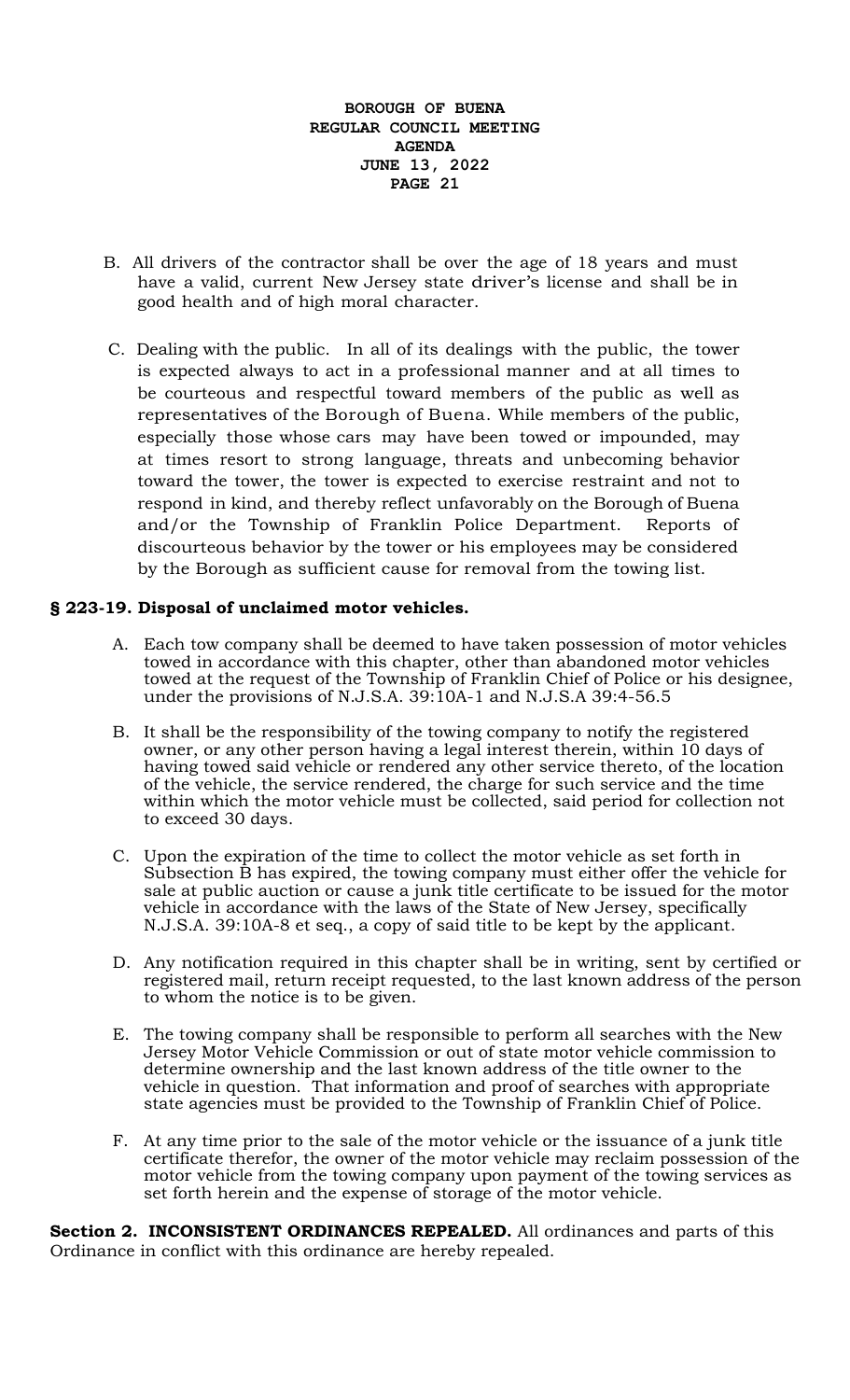**Section 3. <b>INVALIDITY** If any section, sentence or any part or parts of this Ordinance is adjudged unconstitutional or invalid by a court of competent jurisdiction, such judgment shall not affect, impair or invalidate the remainder of the Ordinance, but shall be confined in its effect to the section, sentence or other part of this Ordinance directly involved in the controversy in which judgment shall have been rendered.

**Section 4. EFFECTIVE DATE**. This Ordinance shall take effect immediately upon passage and publication.

## **DISCUSSION:**

## **NEED MOTION TO CLOSE THE PUBLIC HEARING**

| <b>Council Member</b> | Bv | 2nd | <b>YES</b> | <b>NO</b> | <b>Abstain   Absent   Recuse</b> |  |
|-----------------------|----|-----|------------|-----------|----------------------------------|--|
| ANDALORO, G           |    |     |            |           |                                  |  |
| <b>ALVAREZ</b>        |    |     |            |           |                                  |  |
| WALKER                |    |     |            |           |                                  |  |
| D'ALESSANDRO          |    |     |            |           |                                  |  |
| ANDALORO, P           |    |     |            |           |                                  |  |
|                       |    |     |            |           |                                  |  |

# **ORDINANCE 709 ADOPTED:**

| <b>Council Member</b> | By | 2nd | <b>YES</b> | <b>NO</b> | <b>Abstain   Absent   Recuse</b> |  |
|-----------------------|----|-----|------------|-----------|----------------------------------|--|
| ANDALORO, G           |    |     |            |           |                                  |  |
| <b>ALVAREZ</b>        |    |     |            |           |                                  |  |
| <b>WALKER</b>         |    |     |            |           |                                  |  |
| D'ALESSANDRO          |    |     |            |           |                                  |  |
| ANDALORO, P           |    |     |            |           |                                  |  |
|                       |    |     |            |           |                                  |  |

**========================================================================**

#### **NEED MOTION TO INTRODUCE AND PASS ON FIRST READING:**

**ORDINANCE NO. 710 AN ORDINANCE AMENDING CHAPTER 181, ARTICLE 3 ABANDONED REAL PROPERTY, REQUIRING THE REGISTRATION AND MAINTENANCE OF CERTAIN REAL PROPERTY BY MORTGAGEES; PROVIDING FOR PENALTIES AND ENFORCEMENT, AS WELL AS THE REGULATION, LIMITATION AND REDUCTION OF ABANDONED REAL PROPERTY WITHIN THE MUNICIPALITY; PROVIDING FOR SEVERABILITY, REPEALER, CODIFICATION AND AN EFFECTIVE DATE.**

| <b>Council Member</b> | By | 2nd | <b>YES</b> | NO | Abstain   Absent   Recuse |  |
|-----------------------|----|-----|------------|----|---------------------------|--|
| ANDALORO, G           |    |     |            |    |                           |  |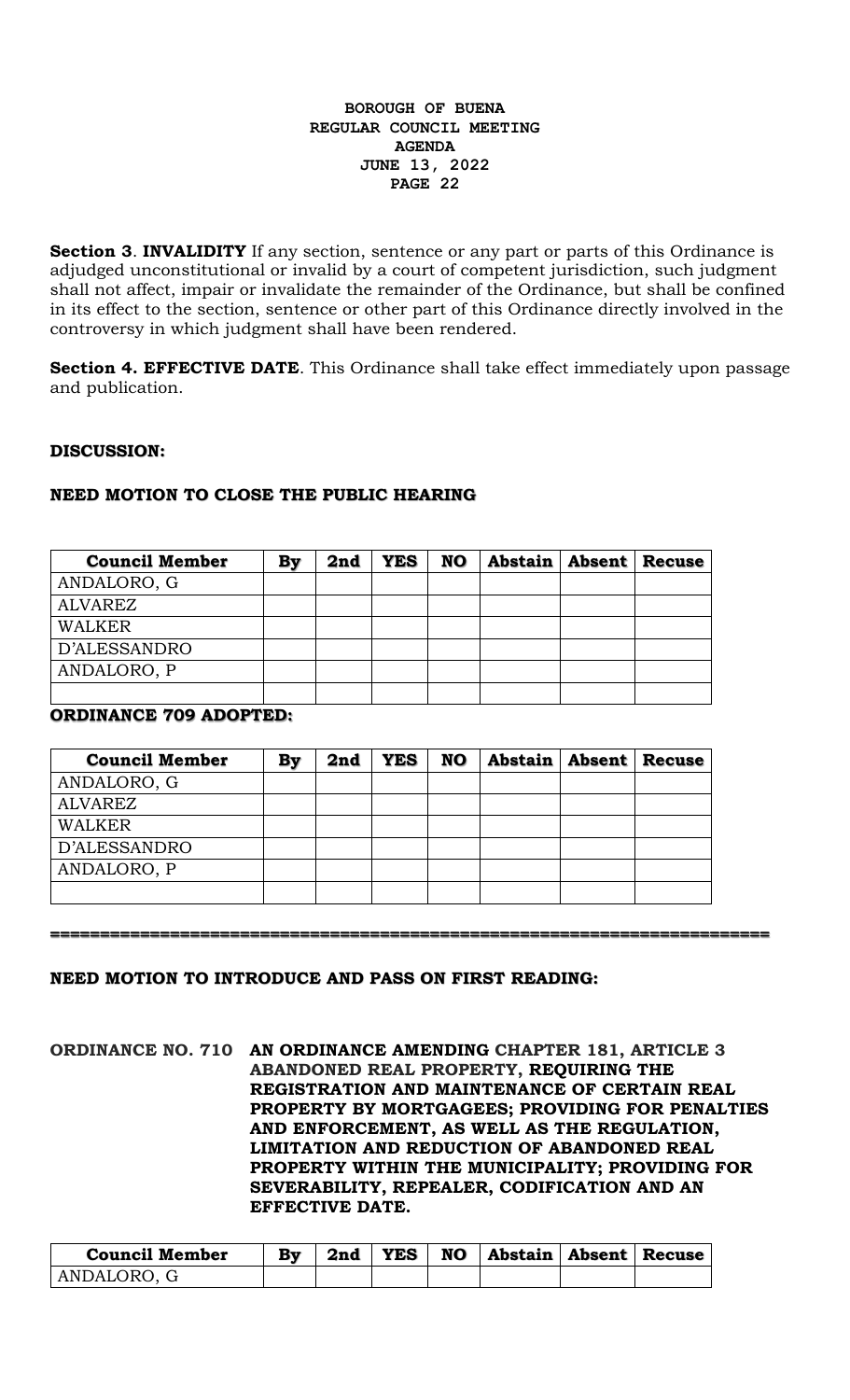| ALVAREZ      |  |  |  |  |
|--------------|--|--|--|--|
| WALKER       |  |  |  |  |
| D'ALESSANDRO |  |  |  |  |
| ANDALORO, P  |  |  |  |  |
|              |  |  |  |  |

**WHEREAS**, the present mortgage foreclosure crisis has serious negative implications for all communities trying to manage the consequences of property vacancies and abandoned real properties subject to foreclosure; and

**WHEREAS**, the Borough of Buena (hereinafter referred to as "Municipality or Borough") recognizes an increase in the number of vacancies and abandoned properties located throughout the Municipality; and

**WHEREAS**, the Borough is challenged to identify and locate responsible parties of foreclosing parties who can maintain the properties that are in the foreclosure process or that have been foreclosed; and

**WHEREAS**, the Borough finds that the presence of vacant and abandoned properties can lead to a decline in property value, create attractive nuisances and lead to a general decrease in neighborhood and community aesthetics; and

**WHEREAS,** pursuant to N.J.S.A. 40:48-2, the governing body of a municipality is authorized to enact and amend ordinances as deemed necessary for the preservation of the public health, safety and welfare and as may be necessary to carry into effect the powers and duties conferred and imposed upon the Municipality by law; and

WHEREAS, pursuant to P.L. 2021, c. 444, the governing body of a municipality is authorized to adopt or amend ordinances creating a property registration program for the purpose of identifying and monitoring properties within the municipality for which a summons and compliant in an action to foreclosure on a mortgage has been filed, regulate the care, maintenance, security and upkeep of such properties, and impose a registration fee on the mortgagee of such properties; and

**WHEREAS**, the Borough has already adopted property maintenance codes to regulate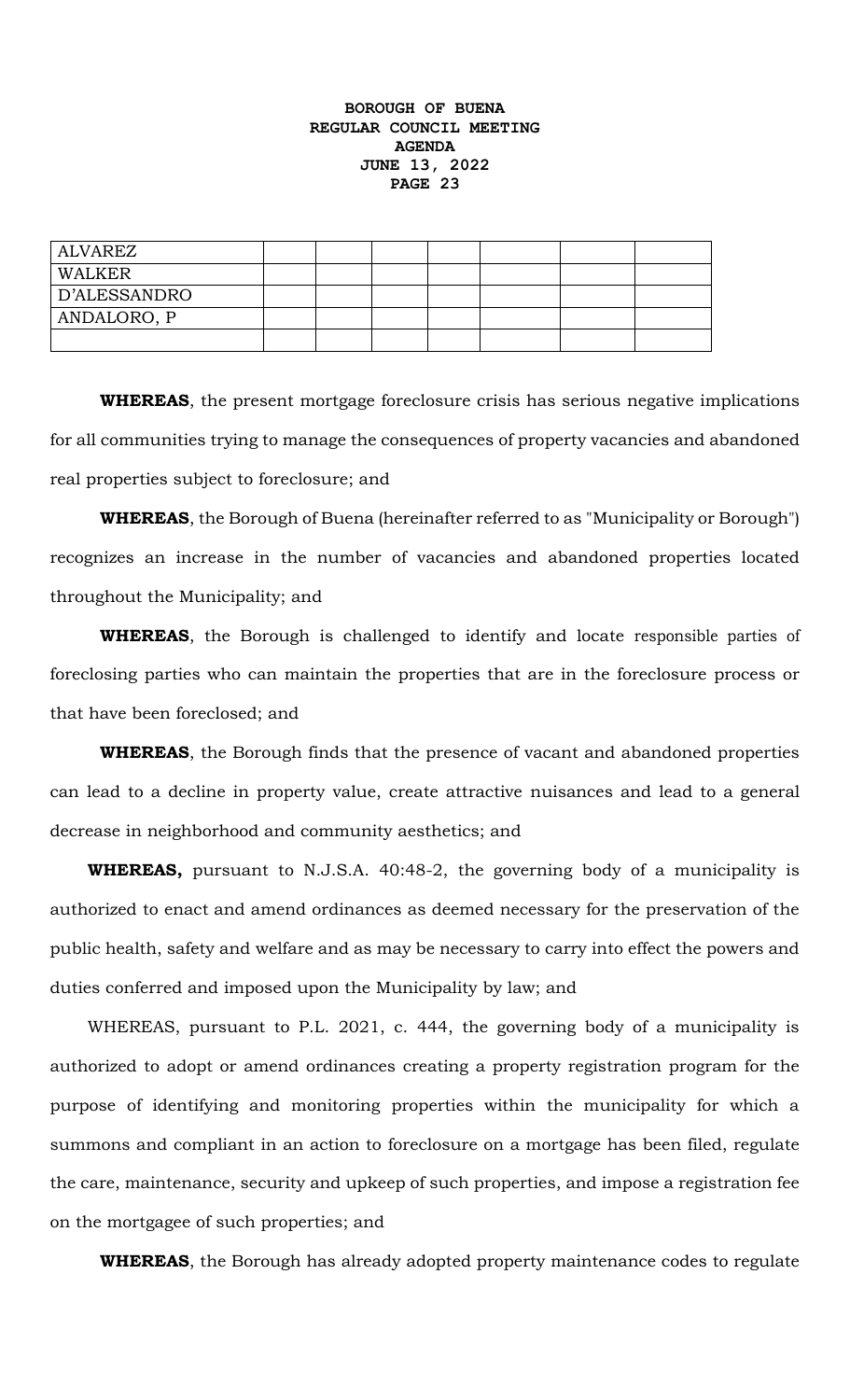building standards for the exterior of structures and the condition of the property as a whole; and

**WHEREAS**, the Borough desires to amend the Code of the Borough of Buena in order to participate in the County-wide registration program established by the Atlantic County Improvement Authority that will identify a contact person to address safety and aesthetic concerns to minimize the negative impacts and blighting conditions that occur as a result of the foreclosures; and

**WHEREAS**, the Borough has a vested interest in protecting neighborhoods against decay caused by vacant and abandoned properties and concludes that it is in the best interests of the health, safety, and welfare of its citizens and residents to amend registration and certification requirements on foreclosure properties located within the Municipality; and

**WHEREAS**, upon passage, duly noticed public hearings, as required by law will have been held by the Municipality, at which public hearings all residents and interested persons were given an opportunity to be heard;

## **NOW, THEREFORE, BE IT RESOLVED BY THE COUNCIL OF**

#### **THE BOROUGH OF BUENA:**

**SECTION 1.** That the foregoing "Whereas" clauses are hereby ratified and confirmed as being true and correct and are hereby made a specific part of this Ordinance upon the adoption hereof.

**SECTION 2.** That the Borough of Buena hereby amends the Borough Code, Chapter 181 Article 3 entitled "Abandoned Real Property," to read as follows:

# **CHAPTER 181. ARTICLE 3. ABANDONED REAL PROPERTY**

# **SECTION 181-3-A PURPOSE AND INTENT**

It is the purpose and intent of the Borough of Buena to establish a process to address the deterioration and blight of Borough neighborhoods caused by an increasing amount of abandoned, foreclosed or distressed real property located within the Borough, and to identify,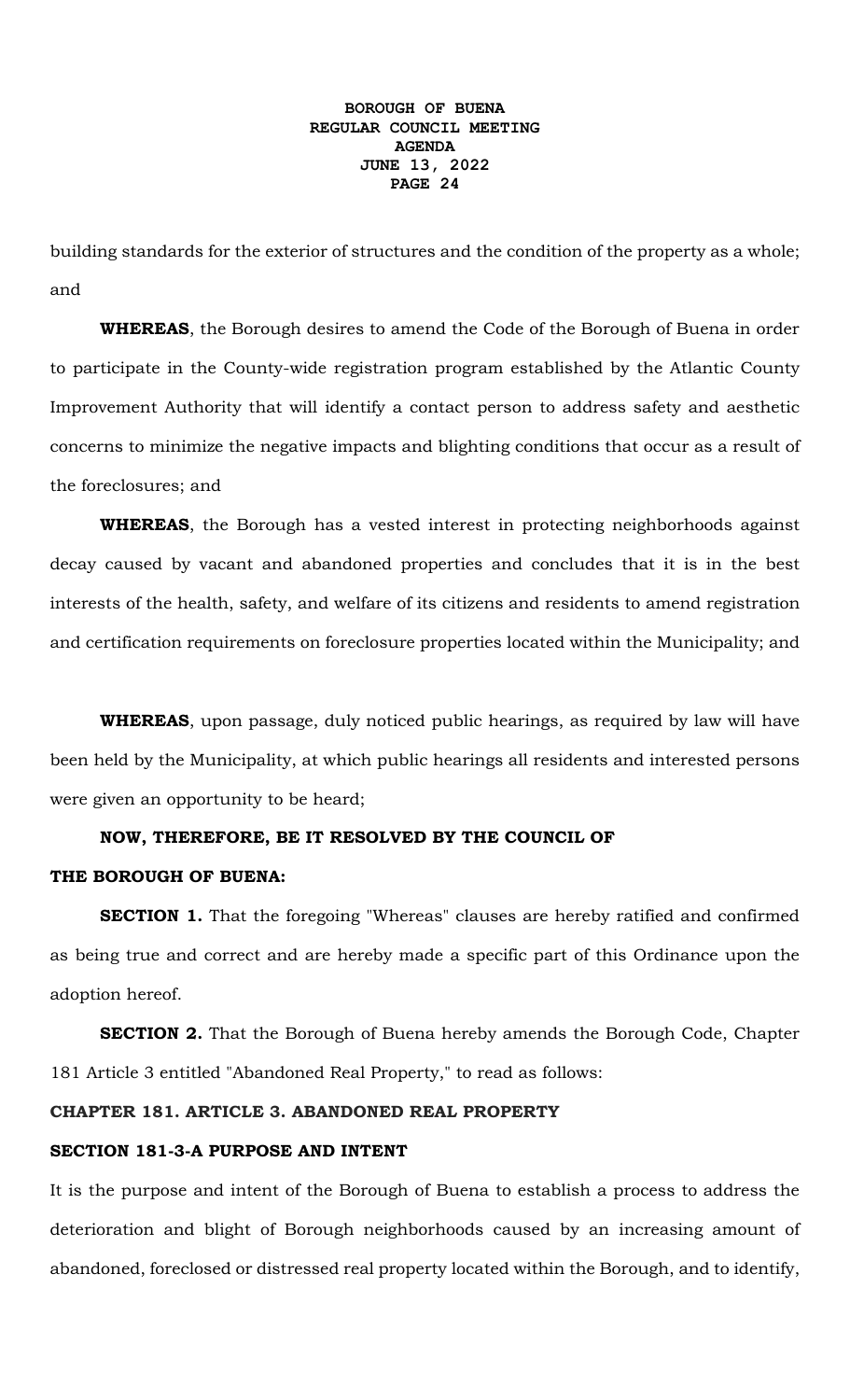regulate, limit and reduce the number of foreclosure properties located within the Borough. It is the Borough's further intent to participate in the County-wide registration program established by the Atlantic County Improvement Authority as a mechanism to protect neighborhoods from becoming blighted due to the lack of adequate maintenance and security of foreclosure properties.

#### **SECTION 181-3-B- DEFINITIONS**.

The following words, terms and phrases, when used in this chapter, shall have the meanings ascribed to them in this section, except where the context clearly indicates different meaning.

*Abandoned Real Property* - means any real property located in the Municipality, whether vacant or occupied, that has had a lis pendens filed against it by the Lender holding a mortgage on the property, is subject to an ongoing foreclosure action by the Lender, or has been transferred to the Lender under a deed in lieu of foreclosure. The designation of a property as "abandoned" shall remain in place until such time as the property is sold or transferred to a new owner, the foreclosure action has been dismissed, and any default on the mortgage has been cured.

*Accessible Property/Structure* - means a property that is accessible through a comprised/breached gate, fence, wall, etc. or a structure that is unsecured and/or breached in such a way as to allow access to the interior space by unauthorized persons.

*Applicable Codes* - means to include, but not be limited to, the Borough's Zoning Code, the Code of the Borough of Buena ("Borough Code"), and the New Jersey Building Code. *Blighted Property* - means:

a) Properties that have broken or severely damaged windows, doors, walls, or roofs which create hazardous conditions and encourage trespassing; or

b) Properties whose maintenance is not in conformance with the maintenance of other neighboring properties causing a decrease in value of the neighboring properties; or c) Properties cited for a public nuisance pursuant Municipality Code: or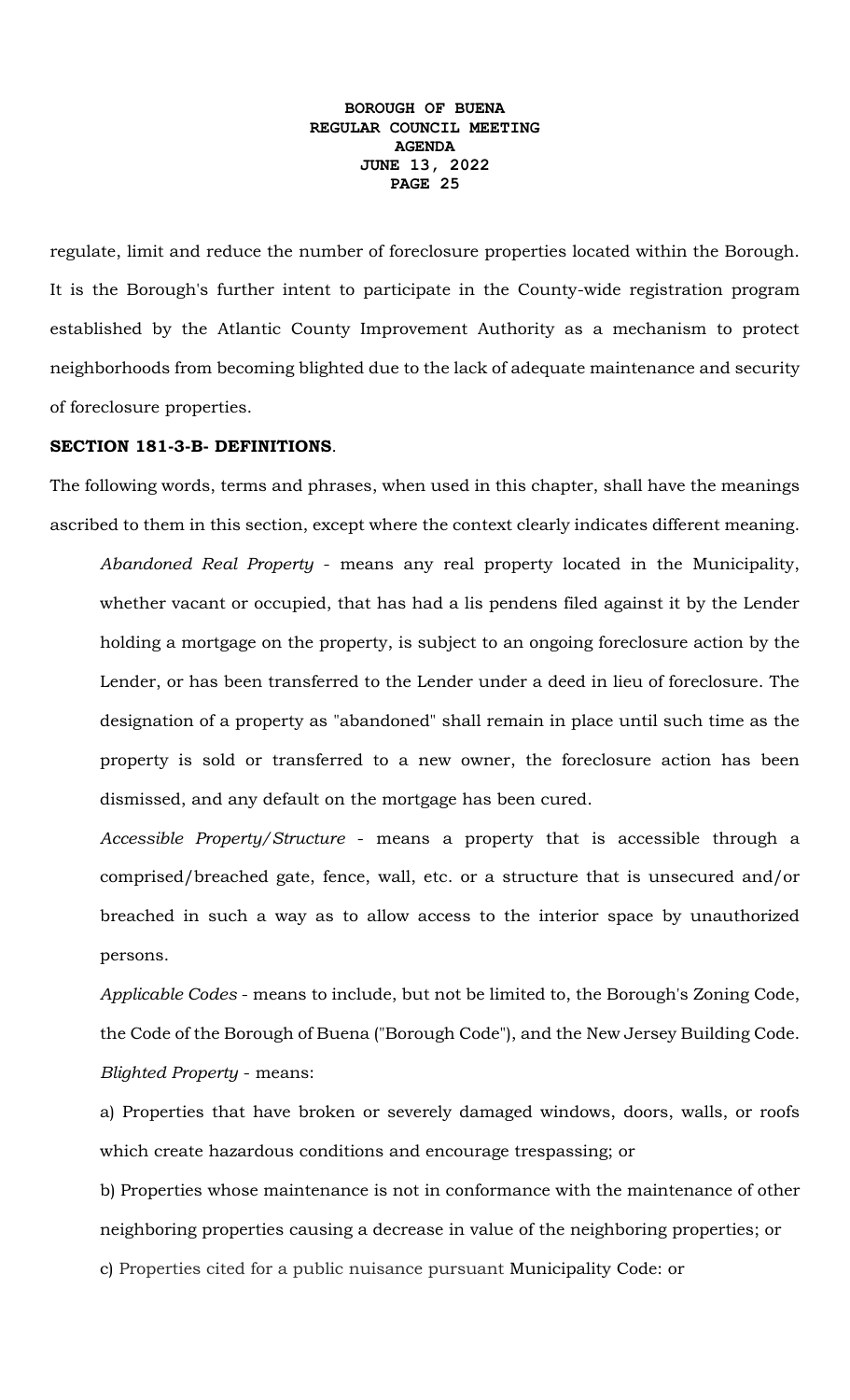d) Properties that endanger the public's health, safety, or welfare because the properties or improvements thereon are dilapidated, deteriorated, or violate minimum health and safety standards or lacks maintenance as required by the Borough and Zoning Codes.

*Enforcement Officer* - means any law enforcement officer, building official, zoning inspector, code enforcement officer, fire inspector or building inspector, or other person authorized by the Municipality to enforce the applicable code(s).

*Foreclosure* – means the legal process by which a mortgagee terminates a mortgagor's interest in real property either to obtain legal and equitable title to the real property pledged as security for a debt or to force a sale of said property to satisfy a debt. For purposes of this article, this process begins upon the service of a summons and complaint on the mortgagor or any interested party. For purposes of this article, the process is not concluded until the property is sold to a bona fide purchaser not related to the mortgagee in an arm's-length transaction whether by Sheriff's sale, private sale following a Sheriff's sale, or private sale following the vesting of title in the mortgagee pursuant to a judgment.

*Mortgagee* - means the creditor, including but not limited to, lenders in a mortgage agreement; any agent, servant, or employee of the creditor; any successor in interest; or any assignee of the creditor's rights, interests, or obligations under the mortgage agreement, excluding governmental entities as assignee or owner.

*Property Management Company* - means a local property manager, property Maintenance Company or similar entity responsible for the maintenance of abandoned real property.

*Vacant* - means any building or structure that is not legally occupied.

## **SECTION 181-3-C- APPLICABILITY**

These sections shall be considered cumulative and not superseding or subject to any other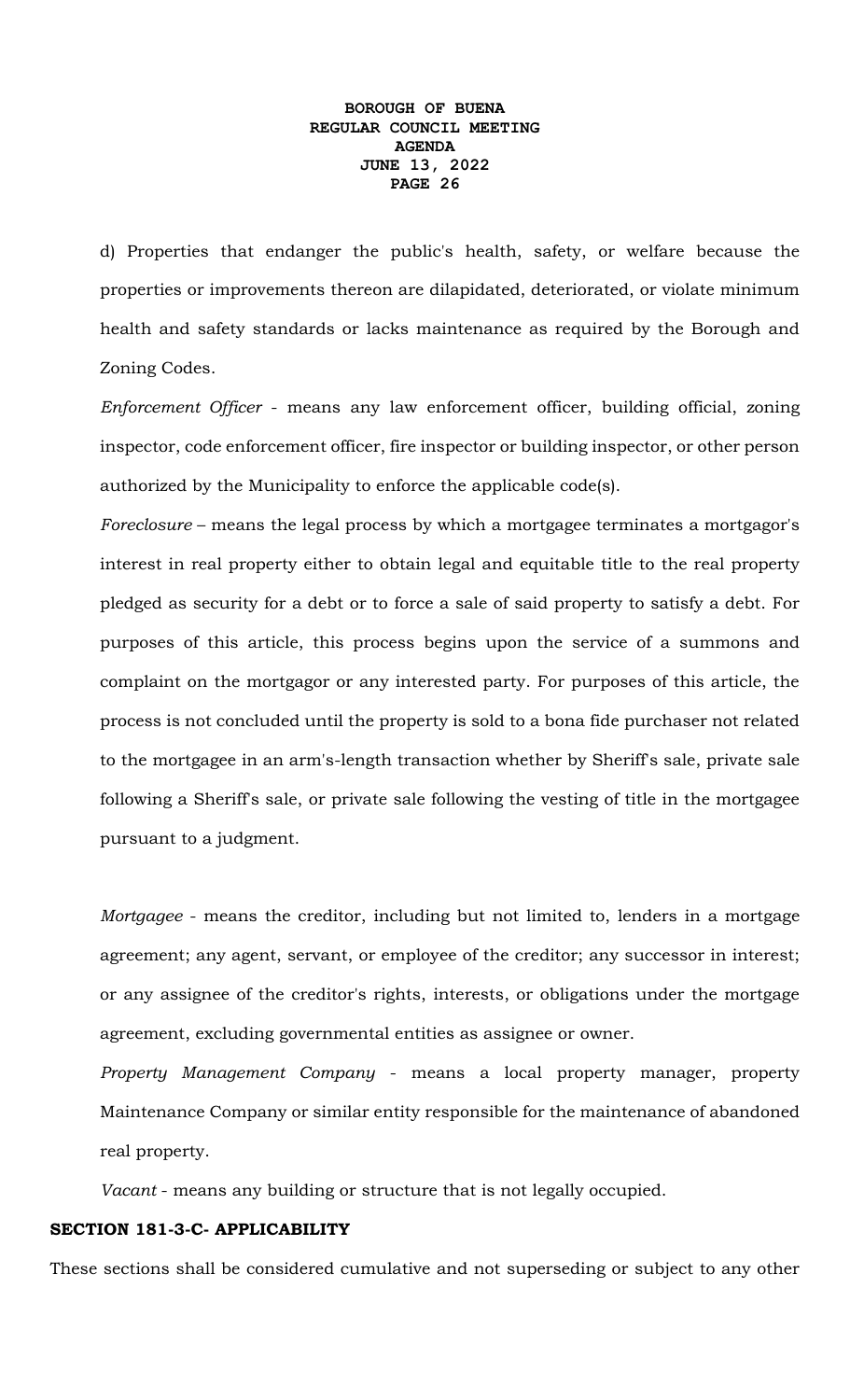law or provision for same, but rather be an additional remedy available to the Municipality above and beyond any other state, county or local provisions for same.

#### **SECTION 181-3-D- ESTABLISHMENT OF A REGISTRY**

The Borough or designee shall participate in the County-wide registration program established by the Atlantic County Improvement Authority which catalogs each Foreclosure Property within the Municipality, containing the information required by this Article.

#### **SECTION 181-3-E- REGISTRATION OF FORECLOSURE REAL PROPERTY**

(a) Any mortgagee who holds a mortgage on real property located within the Borough of Buena shall perform an inspection of the property to determine vacancy or occupancy, upon the commencement of foreclosure as evidenced by a foreclosure filing .The mortgagee shall, within ten (10) days of the inspection, register the property with the Code Enforcement Officer, or designee, on forms or website access provided by the Borough, and indicate whether the property is vacant or occupied. A separate registration is required for each property, whether it is found to be vacant or occupied.

(b) If the property is occupied but remains in foreclosure, it shall be inspected by the mortgagee or his designee monthly and, within ten (10) days of that inspection, update the property registration to a vacancy status on forms provided by the Borough.

(c) Registration pursuant to this section shall contain the name of the mortgagee and the server, the direct mailing address of the mortgagee and the server, a direct contact name and telephone number for both parties, facsimile number and e-mail address for both parties, the folio or tax number, and the name and twenty-four (24) hour contact telephone number of the property management company located in the State of New Jersey responsible for the security and maintenance of the property.

(d) A non-refundable annual registration fee in the amount of \$500.00 per property, shall accompany the registration form or website registration.

(e) If the property is not registered, or the registration fee is not paid within thirty (30) days of when the registration or renewal is required pursuant to this section, a late fee equivalent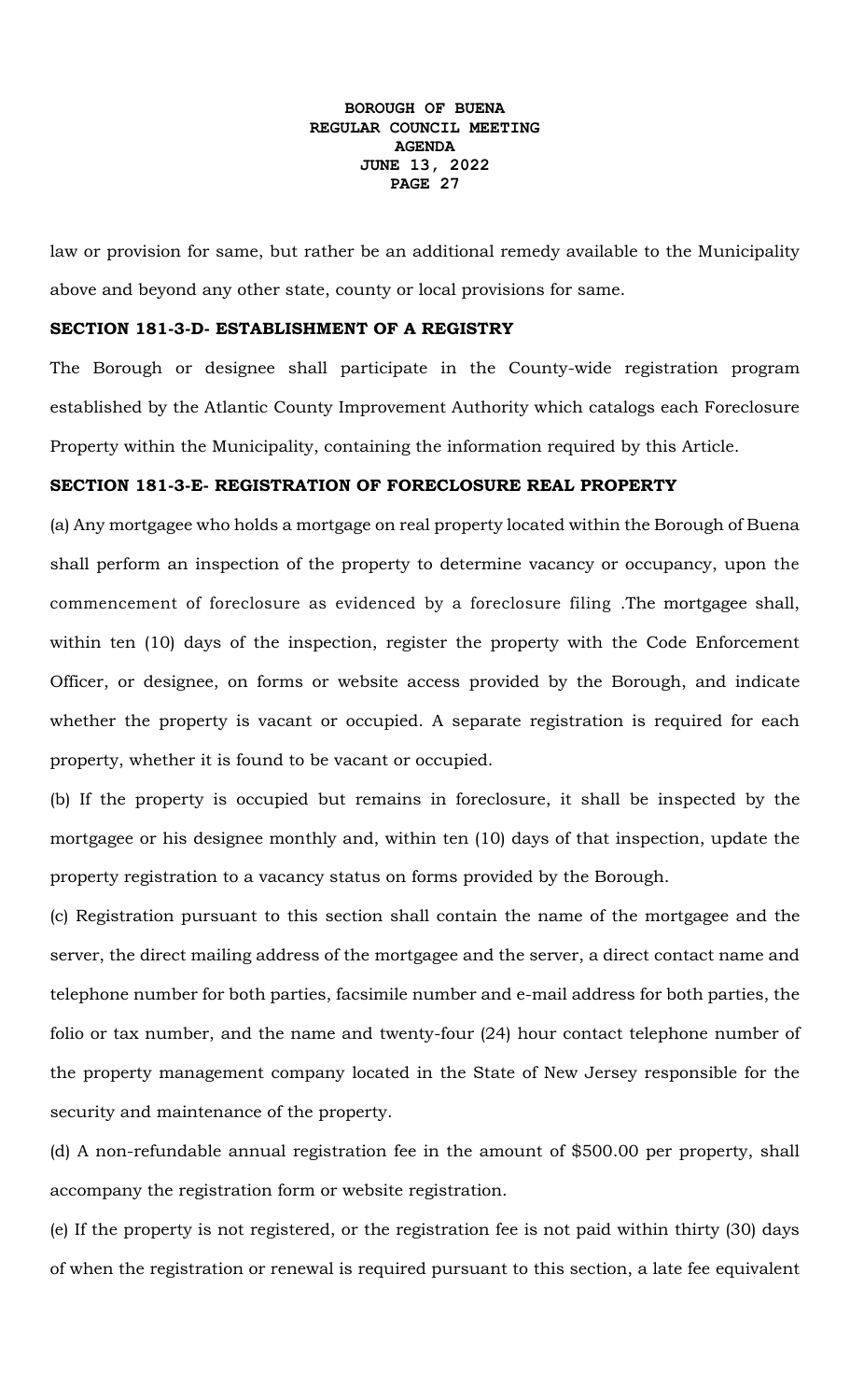to ten percent (10%) of the annual registration fee shall be charged for every thirty-day period (30), or portion thereof, that the property is not registered and shall be due and payable with the registration.

(f) All registration fees must be paid directly from the Mortgagee, Servicer, Trustee, or Owner. Third Party Registration fees are not allowed without the consent of the Borough and/or its authorized designee.

(g) This section shall also apply to properties that have been the subject of a foreclosure sale where the title was transferred to the beneficiary of a mortgage involved in the foreclosure and any properties transferred under a deed in lieu of foreclosure/sale.

(h) Properties subject to this section shall remain under the annual registration requirement, and the inspection, security and maintenance standards of this section as long as they remain in foreclosure.

(i) Any person or legal entity that has registered a property under this section must report any change of information contained in the registration within ten (10) days of the change. (j) Failure of the Mortgagee to properly register or to modify the registration form from time to time to reflect a change of circumstances as required by this article is a violation of the article and shall be subject to enforcement.

(k) Pursuant to any administrative or judicial finding and determination that any property is in violation of this article, the Borough may take the necessary action to ensure compliance with and place a lien on the property for the cost of the work performed to benefit the property and bring it into compliance.

(l) Registration of foreclosure property does not alleviate the Mortgagee from obtaining all required licenses, permits and inspections required by applicable code or State Statutes.

(m) If the mortgage and/or servicing on a property is sold or transferred, the new Mortgagee is subject to all the terms of this Chapter. Within ten (10) days of the transfer, the new Mortgagee shall register the property or update the existing registration. The previous Mortgagee(s) will not be released from the responsibility of paying all previous unpaid fees,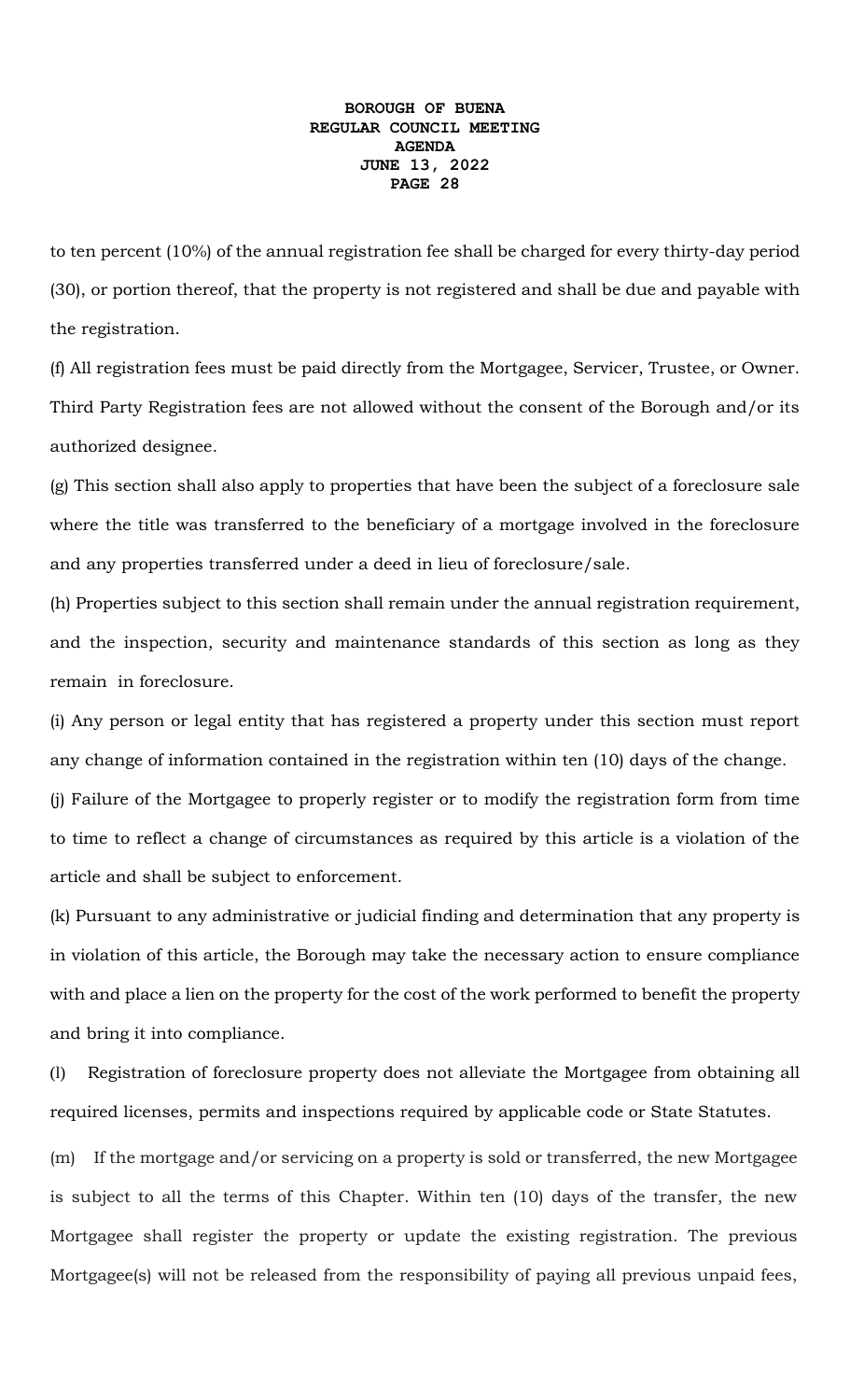fines, and penalties accrued during that Mortgagee's involvement with the Registrable Property.

(n) If the Mortgagee sells or transfers the Registrable Property in a non-arm's length transaction to a related entity or person, the transferee is subject to all the terms of this Chapter. Within ten (10) days of the transfer, the transferee shall register the property or update the existing registration. Any and all previous unpaid fees, fines, and penalties, regardless of who the Mortgagee was at the time registration was required, including but not limited to unregistered periods during the Foreclosure process, are the responsibility of the transferee and are due and payable with the updated registration. The previous Mortgagee will not be released from the responsibility of paying all previous unpaid fees, fines, and penalties accrued during that Mortgagee's involvement with the Registrable Property.

#### **SECTION 181-3-F-MAINTENANCE REOUIREMENTS**

(a) Properties subject to this chapter shall be kept free of weeds, overgrown brush, dead vegetation, trash, junk, debris, building materials, any accumulation of newspapers, circulars, flyers, notices, except those required by federal, state or local law discarded personal items including, but not limited to, furniture, clothing, large and small appliances, printed material or any other items that give the appearance that the property is abandoned. (b) The property shall be maintained free of graffiti or similar markings by removal or painting over with an exterior grade paint that matches the color of the exterior structure.

(c) Front, side, and rear yards, including landscaping, shall be maintained in accordance with the applicable code(s) at the time registration was required.

(d) Yard maintenance shall include, but not be limited to, grass, ground covers, bushes, shrubs, hedges or similar plantings, decorative rock or bark or artificial turf/sod designed specifically for residential installation. Acceptable maintenance of yards and/or landscape shall not include weeds, gravel, broken concrete, asphalt or similar material.

(e) Maintenance shall include, but not be limited to, watering, irrigation, cutting and mowing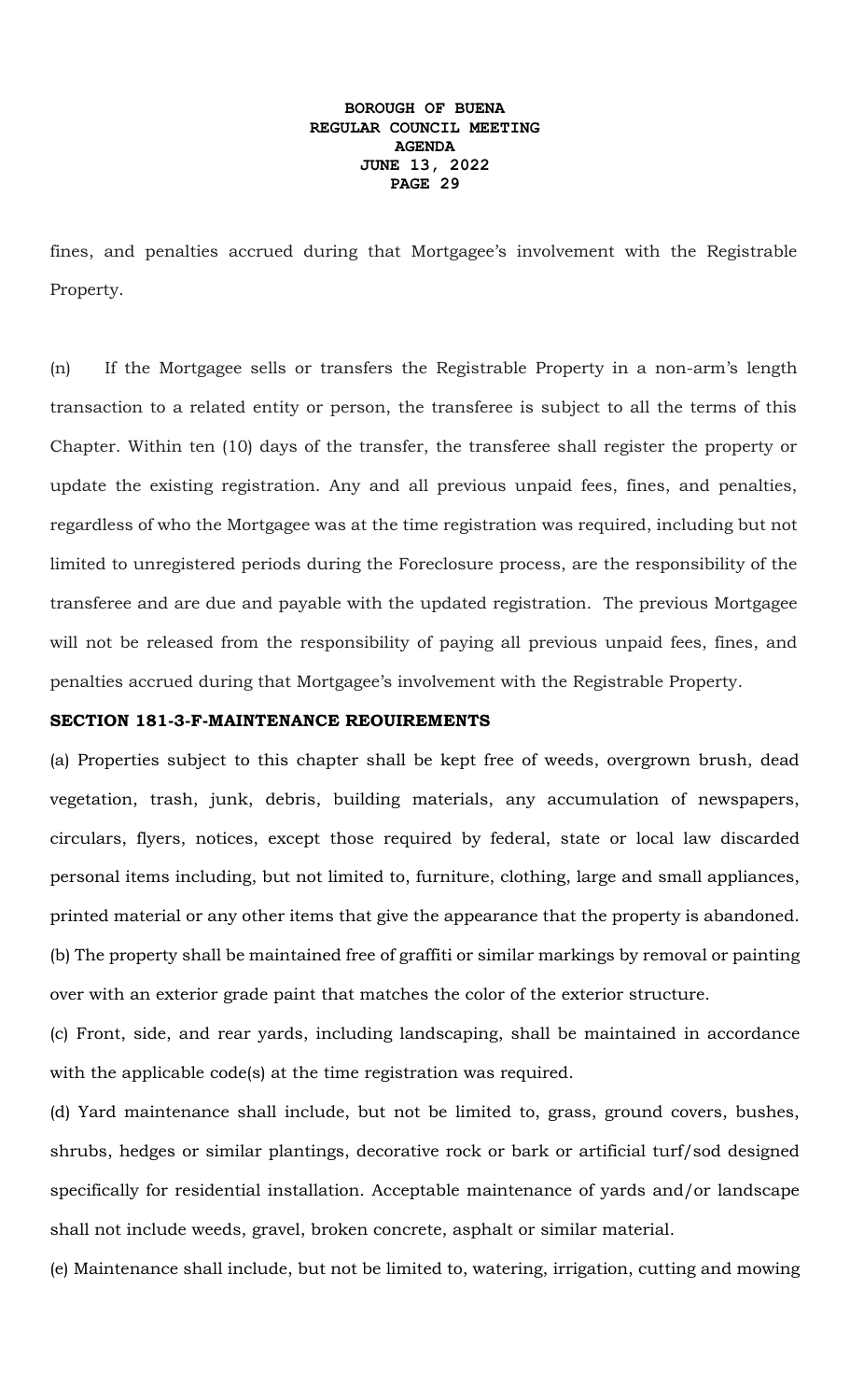of required ground cover or landscape and removal of all trimmings.

(f) Pools and spas shall be maintained so the water remains free and clear of pollutants and debris and shall comply with the regulations set forth in the applicable code(s).

(g) Failure of the mortgagee and/or owner to properly maintain the property may result in a violation of the applicable code(s) and issuance of a citation or Notice of Violation in accordance with Chapter 181 of the Borough of Buena Code. Pursuant to a finding and determination by the Borough's Code Enforcement Officer/ Borough Council, or a court of competent jurisdiction, the Borough may take the necessary action to ensure compliance with this section.

(h) In addition to the above, the property is required to be maintained in accordance with the applicable code(s).

#### **SECTION 181-3-G- SECURITY REQUIREMENTS**

(a) Properties subject to these Sections shall be maintained in a secure manner so as not to be accessible to unauthorized persons.

(b) A "secure manner" shall include, but not be limited to, the closure and locking of windows, doors, gates and other openings of such size that may allow a child to access the interior of the property or structure. Broken windows, doors, gates and other openings of such size that may allow a child to access the interior of the property or structure must be repaired. Broken windows shall be secured by reglazing of the window.

(c) If a mortgage on a property is in default, and the property has become vacant or abandoned, a property manager shall be designated by the mortgagee to perform the work necessary to bring the property into compliance with the applicable code(s), and the property manager must perform regular inspections to verify compliance with the requirements of this article, and any other applicable laws.

#### **SECTION 181-3-H- PUBLIC NUISANCE**.

All abandoned real property is hereby declared to be a public nuisance, the abatement of which pursuant to the police power is hereby declared to be necessary for the health, welfare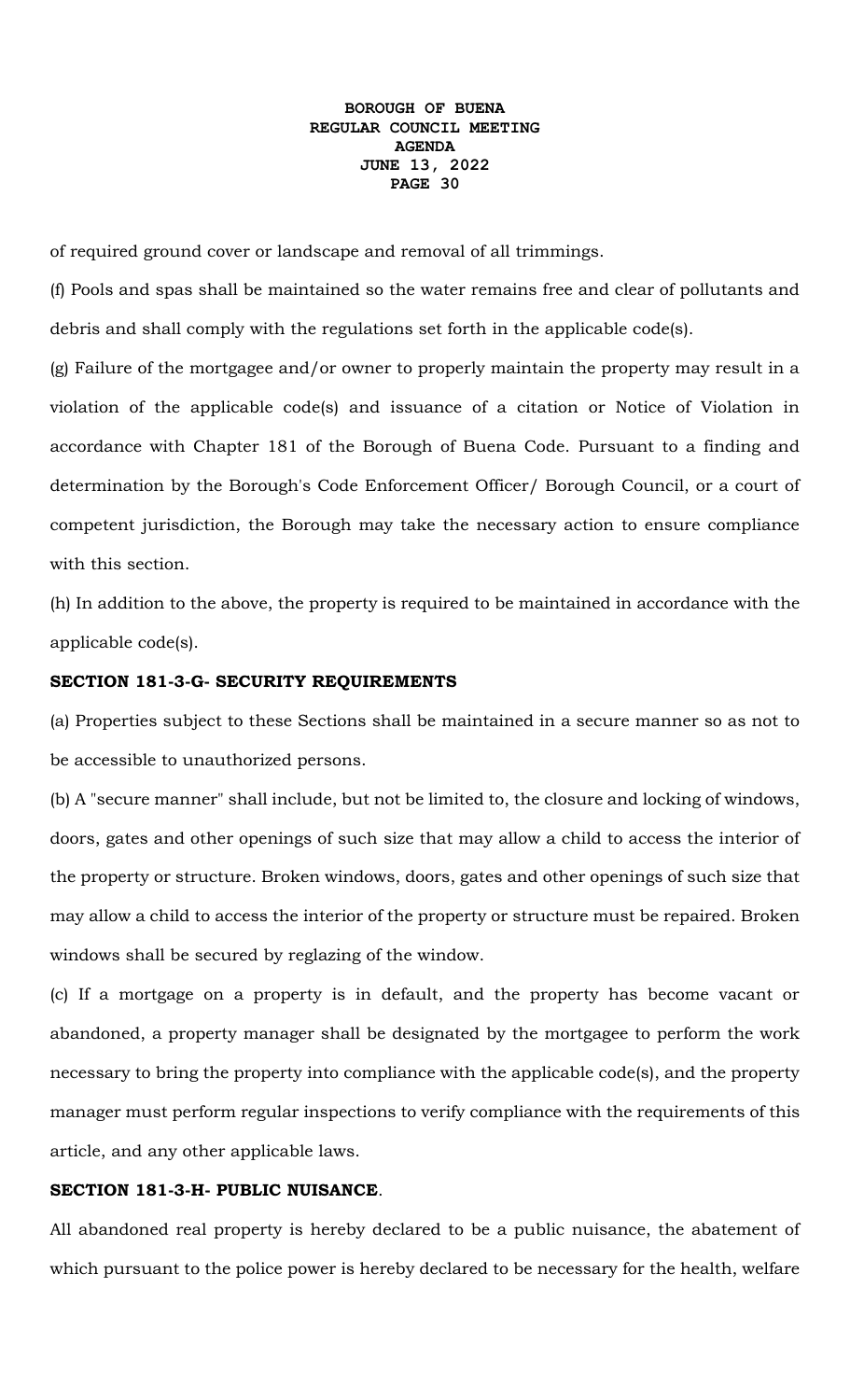and safety of the residents of the Borough.

#### **SECTION 181-3-I-PENALTIES; SCHEDULE OF CIVIL PENALTIES.**

Any person who shall violate the provisions of this article may be cited and fined as provided in Chapter 181 of the Code of the Borough of Buena and New Jersey Statutes. The following table shows violations of these sections, as may be amended from time to time, which may be enforced pursuant to the provisions of this regulation; and the dollar amount of civil penalty for the violation of these sections as it may be amended. The descriptions of violations" below are for informational purposes only and are not meant to limit or define the nature of the violations or the subject matter of the Borough Code sections, except to the extent that different types of violations of the Code section may carry different civil penalties. For each Code section listed in the schedule of civil penalties, the entirety of the section may be enforced by the mechanism provided in this section, regardless of whether all activities prescribed or required are described in the "Description of Violation" column. To determine whether a particular activity is prescribed or required by this Code, the relevant Municipality Code section(s) shall be examined.

| Description of Violation                                                                                              | Civil Penalty |
|-----------------------------------------------------------------------------------------------------------------------|---------------|
| Failure to register abandoned real<br>property on annual basis and/or any<br>violation of the sections stated within. | \$500.00      |
|                                                                                                                       |               |

#### **SECTION 181-3-J-INSPECTIONS FOR VIOLATIONS**

Adherence to this article does not relieve any person, legal entity or agent from any other obligations set forth in any applicable code(s), which may apply to the property. Upon sale or transfer of title to the property, the owner shall be responsible for all violations of the applicable code(s) and the owner shall be responsible for meeting with the Borough's Code Enforcement Officer within forty-five (45) days for a final courtesy inspection report.

#### **SECTION 181-3-K-ADDITIONAL AUTHORITY**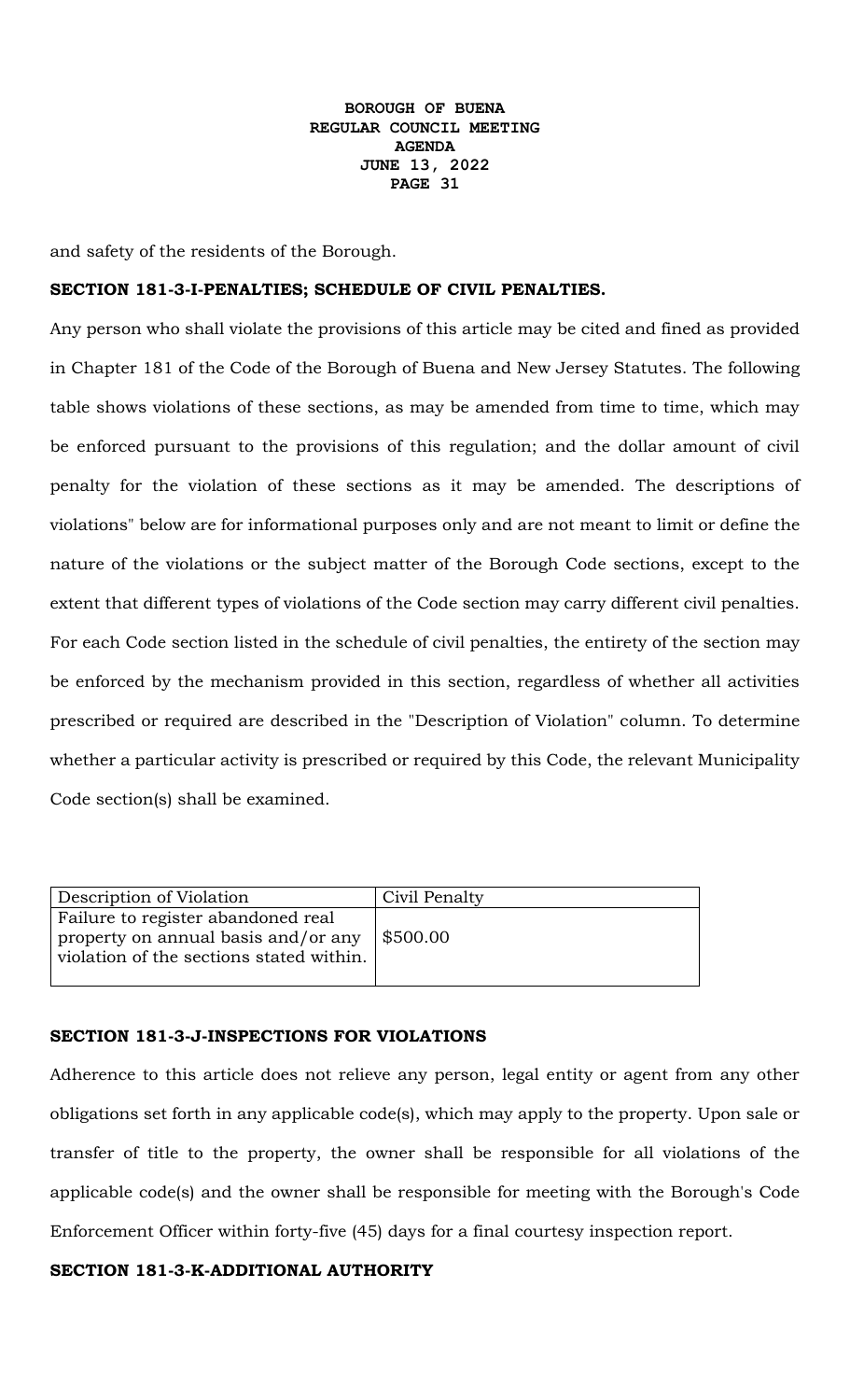(a) If the enforcement officer has reason to believe that a property subject to the provisions of this article is posing a serious threat to the public health safety and welfare, the code enforcement officer may temporarily secure the property at the expense of the mortgagee and/or owner, and may bring the violations before the Borough Council or their designee as soon as possible to address the conditions of the property.

(b) The Borough Council shall have the authority to require the mortgagee and/or owner of record of any property affected by this section, to implement additional maintenance and/or security measure including, but not limited to, securing any and all doors, windows or other openings, employment of an on- site security guard or other measures as may be reasonably required to help prevent further decline of the property.

(c) If there is a finding that the condition of the property is posing a serious threat to the public health, safety and welfare, then the Borough Council or their designee may direct the Department of Public Works or such other outside company to abate the violations and charge the mortgagee with the cost of the abatement.

(d) If the mortgagee does not reimburse the Borough for the cost of temporarily securing the property, or of any abatement directed by the Borough Council or their designee within thirty (30) days of the Borough sending the mortgagee the invoice then the Municipality may lien the property with such cost, along with an administrative fee of \$500.00 to recover the administrative personnel services.

#### **SECTION 181-3-L- OPPOSING, OBSTRUCTING ENFORCMENT OFFICER; PENALTY.**

Whoever opposes, obstructs or resists any enforcement officer or any person authorized by the enforcement office in the discharge of duties as provided in this chapter shall be punishable as provided in the applicable code(s) or a court of competent jurisdiction.

#### **SECTION 181-3-M-IMMUNITY OF ENFORCEMENT OFFICER**

Any enforcement officer or any person authorized by the Borough to enforce the sections here within shall be immune from prosecution, civil or criminal, for reasonable, good faith entry upon real property while in the discharge of duties imposed by this article.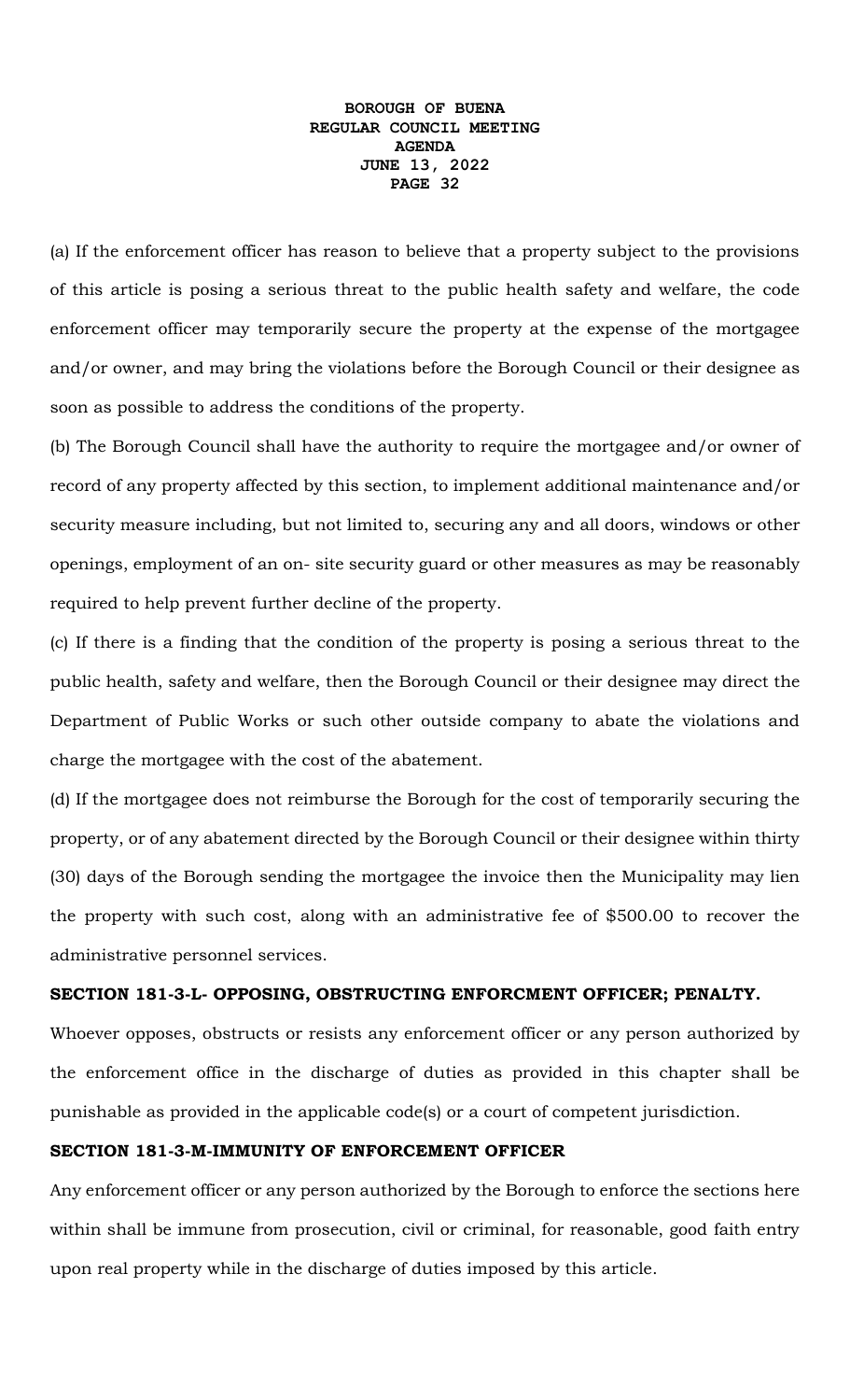**SECTION 3. AMENDMENTS.** Registration and Penalty Fees outlined in this article may be modified by an Ordinance, passed and adopted of the Council of the Borough of Buena.

**SECTION4. SEVERABILITY.** If any section, sentence, clause, or phrase of this Ordinance is held to be invalid or unconstitutional by any court of competent jurisdiction, then said holding shall in no way affect the validity of the remaining portions of this Ordinance.

**SECTION 5. REPEALER.** All ordinances or parts of ordinances in conflict herewith, are and the same are hereby repealed.

**SECTION 6. CODIFICATION.** It is the intention of the Council of the Borough of Buena, New Jersey, that the provisions of this Ordinance shall become and be made a part of the Code of the Borough of Buena; and that the sections of this ordinance may be renumbered or relettered to accomplish such intention, and the word "ordinance" may be changed to "section", "article", or such other appropriate word or phrase in order to accomplish such intentions.

**SECTION 7. EFFECTIVE DATE.** This ordinance shall become effective upon adoption and publication as provided by law.

==========================================================================

**RESOLUTION NO. 72-22 AUTHORIZING THE MAYOR TO EXECUTE THE FIRST AMENDMENT TO SHARED SERVICES AGREEMENT WITH THE ATLANTIC COUNTY IMPROVEMENT AUTHORITY FOR THE PURPOSE OF ESTABLISHING THE VACANT FORECLOSED HOME REGISTRY SYSTEM WITH PROPERTY REGISTRATION CHAMPIONS LLC**

| <b>Council Member</b> | By | 2nd | <b>YES</b> | <b>NO</b> | Abstain   Absent | <b>Recuse</b> |
|-----------------------|----|-----|------------|-----------|------------------|---------------|
| ANDALORO, G           |    |     |            |           |                  |               |
| <b>ALVAREZ</b>        |    |     |            |           |                  |               |
| WALKER                |    |     |            |           |                  |               |
| D'ALESSANDRO          |    |     |            |           |                  |               |
| ANDALORO, P           |    |     |            |           |                  |               |
|                       |    |     |            |           |                  |               |

**WHEREAS,** the Borough of Buena, recognizes an increase in the number of vacancies and abandoned properties located throughout the municipality; and

**WHEREAS,** the Atlantic County Improvement Authority has established a county-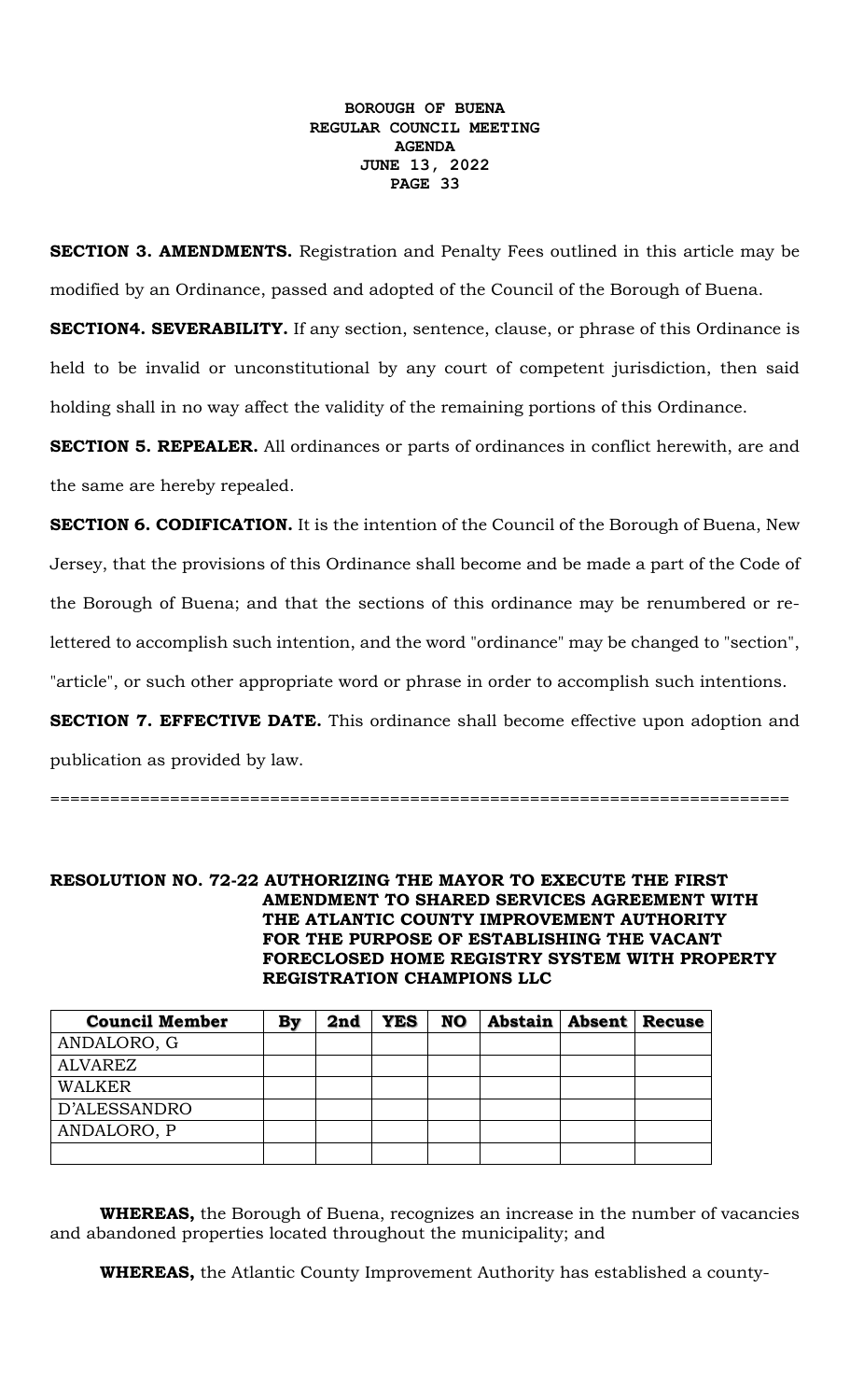wide registration program to be administered by the Property Registration Champions LLC, who will identify a contact person to address safety and aesthetic concerns to minimize the negative impacts that occur as a result of foreclosures and vacant properties; and

 **WHEREAS,** The Borough entered into a Shared Services Agreement with the Atlantic County Improvement Authority on January 27,2016 for a period of 10 years: and

**WHEREAS**, the Borough wishes to amend its shared services agreement with the Atlantic County Improvement Authority to participate in the county-wide registration program with Property Registration Champions LLC to facilitate communication with the contact person responsible for abandoned and foreclosed homes.

**NOW, THEREFORE, BE IT RESOLVED** by the Council of the Borough of Buena that the Mayor is authorized to execute the First Amendment to the Shared Services Agreement with the Atlantic County Improvement Authority for the purpose of participating in the county-wide registration program with Property Registration Champions LLC.

**========================================================================**

# **RESOLUTION NO 73-22 RESOLUTION AUTHORIZING PUBLIC AUCTION OF BOROUGH OWNED PROPERTIES**

| <b>Council Member</b> | Bv | 2nd | <b>YES</b> | NO. | Abstain   Absent | <b>Recuse</b> |
|-----------------------|----|-----|------------|-----|------------------|---------------|
| ANDALORO, G           |    |     |            |     |                  |               |
| <b>ALVAREZ</b>        |    |     |            |     |                  |               |
| <b>WALKER</b>         |    |     |            |     |                  |               |
| D'ALESSANDRO          |    |     |            |     |                  |               |
| ANDALORO, P           |    |     |            |     |                  |               |
|                       |    |     |            |     |                  |               |

**WHEREAS**, the Mayor and Council of the Borough of Buena wish to sell Block 145 Lot 1, consisting of 1.149 acres as will be subdivided pursuant to Resolution # 65-2022 and Block 145 Lot 8.04 consisting of 3.36 acres; and

**WHEREAS**, the Mayor and Council have determined that it is in the best interests of the residents of the Borough of Buena to sell these properties; and

**WHEREAS**, pursuant to N.J.S.A. 40A:12-13, a municipality has the authority to hold a public auction for the sale of real property; and

**WHEREAS**, the Mayor and Council now wish to hold a public auction on August 4, 2022.

**NOW THEREFORE, BE IT RESOLVED THAT** the Council of the Borough of Buena authorizes such properties be advertised for public auction.

**==========================================================================**

# **RESOLUTION NO. 74-22 RESOLUTION AUTHORIZING HIRING OF EMERGENCY MEDICAL TECHNICIAN**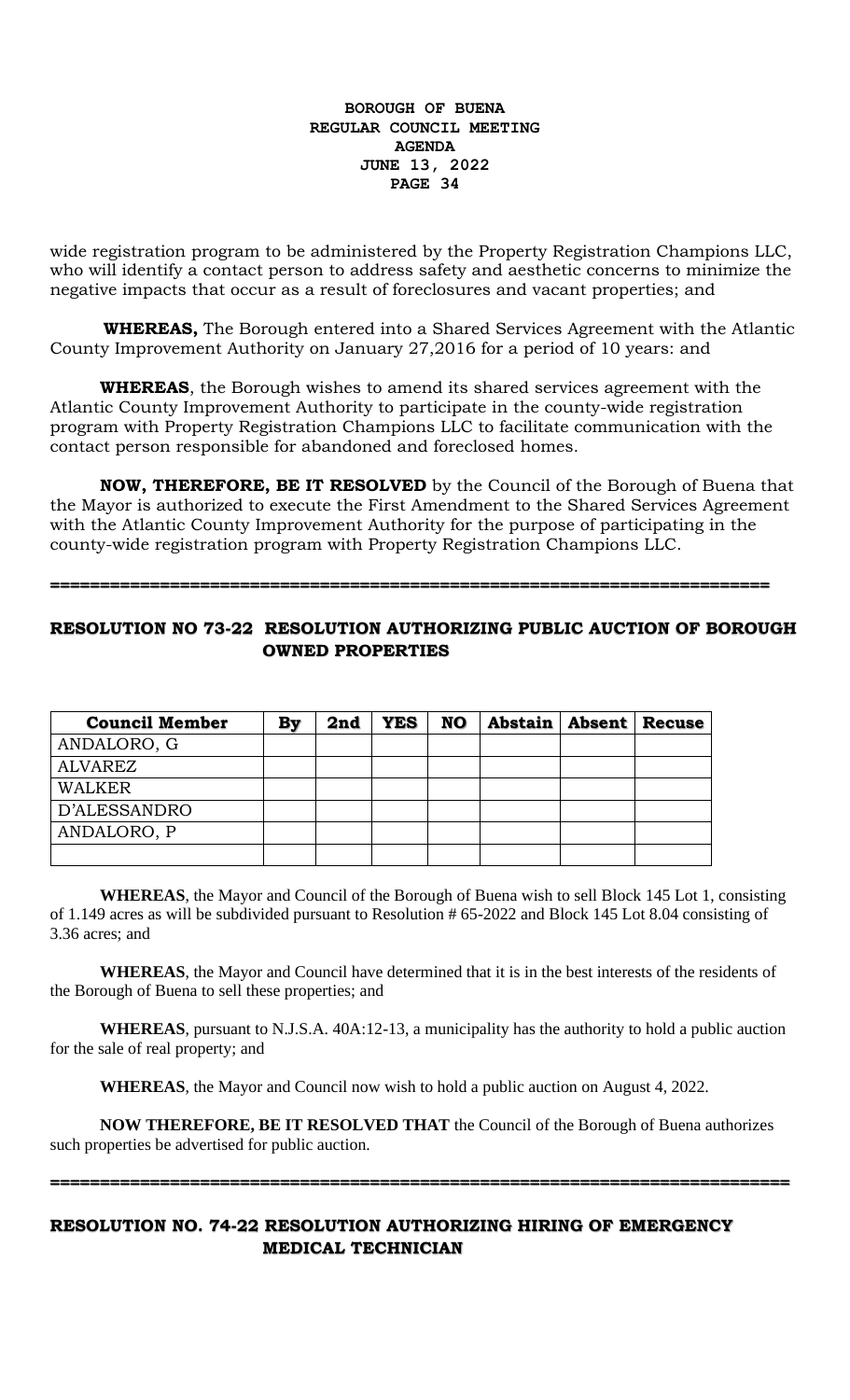| <b>Council Member</b> | By | 2nd | <b>YES</b> | <b>NO</b> | Abstain   Absent | <b>Recuse</b> |
|-----------------------|----|-----|------------|-----------|------------------|---------------|
| ANDALORO, G           |    |     |            |           |                  |               |
| <b>ALVAREZ</b>        |    |     |            |           |                  |               |
| <b>WALKER</b>         |    |     |            |           |                  |               |
| D'ALESSANDRO          |    |     |            |           |                  |               |
| ANDALORO, P           |    |     |            |           |                  |               |
|                       |    |     |            |           |                  |               |

**WHEREAS,** the Borough of Buena Emergency Medical Services Department operates 24 hours a day, 365 days a year; and

**WHEREAS,** appropriate staffing is required for the department to operate effectively and efficiently; and

**WHEREAS,** the Emergency Medical Services Chief of the Borough of Buena requests the authorization from Council to approve the hiring of the following candidates to replace the Emergency Service Technicians who have left the department:

## Kimberly Cruz

**NOW, THEREFORE, BE IT RESOLVED,** by the Council of the Borough of Buena, County of Atlantic, State of New Jersey, hereby approves the hiring of aforementioned candidates as Part-time per-diem Emergency Service Technicians based on their qualifications with a start date as soon as possible and conditioned upon the successful completion of the hiring phases set forth in the Policy and Procedures of the Borough of Buena.

# **========================================================================== Resolution 75-22 TO AMEND ADOPTED BUDGET (CHAPTER 159)**

## **SPECIAL ITEMS OF REVENUE AND APPROPRIATIONS (N.J.S.A. 40A: 4-87)**

| <b>Council Member</b> | Bv | 2nd | <b>YES</b> | NO | Abstain   Absent   Recuse |  |
|-----------------------|----|-----|------------|----|---------------------------|--|
| ANDALORO, G           |    |     |            |    |                           |  |
| <b>ALVAREZ</b>        |    |     |            |    |                           |  |
| <b>WALKER</b>         |    |     |            |    |                           |  |
| D'ALESSANDRO          |    |     |            |    |                           |  |
| ANDALORO, P           |    |     |            |    |                           |  |
|                       |    |     |            |    |                           |  |

 **WHEREAS**, N.J.S. 40A:4-87 provides that the Director of the Division of Local Government Services may approve the insertion of any special item of revenue in the budget of any municipality when such item shall have been made available by law and the amount thereof was not determined at the time of the adoption of the budget, and

 **WHEREAS,** said Director may also approve the insertion of an item of appropriation for an equal amount, and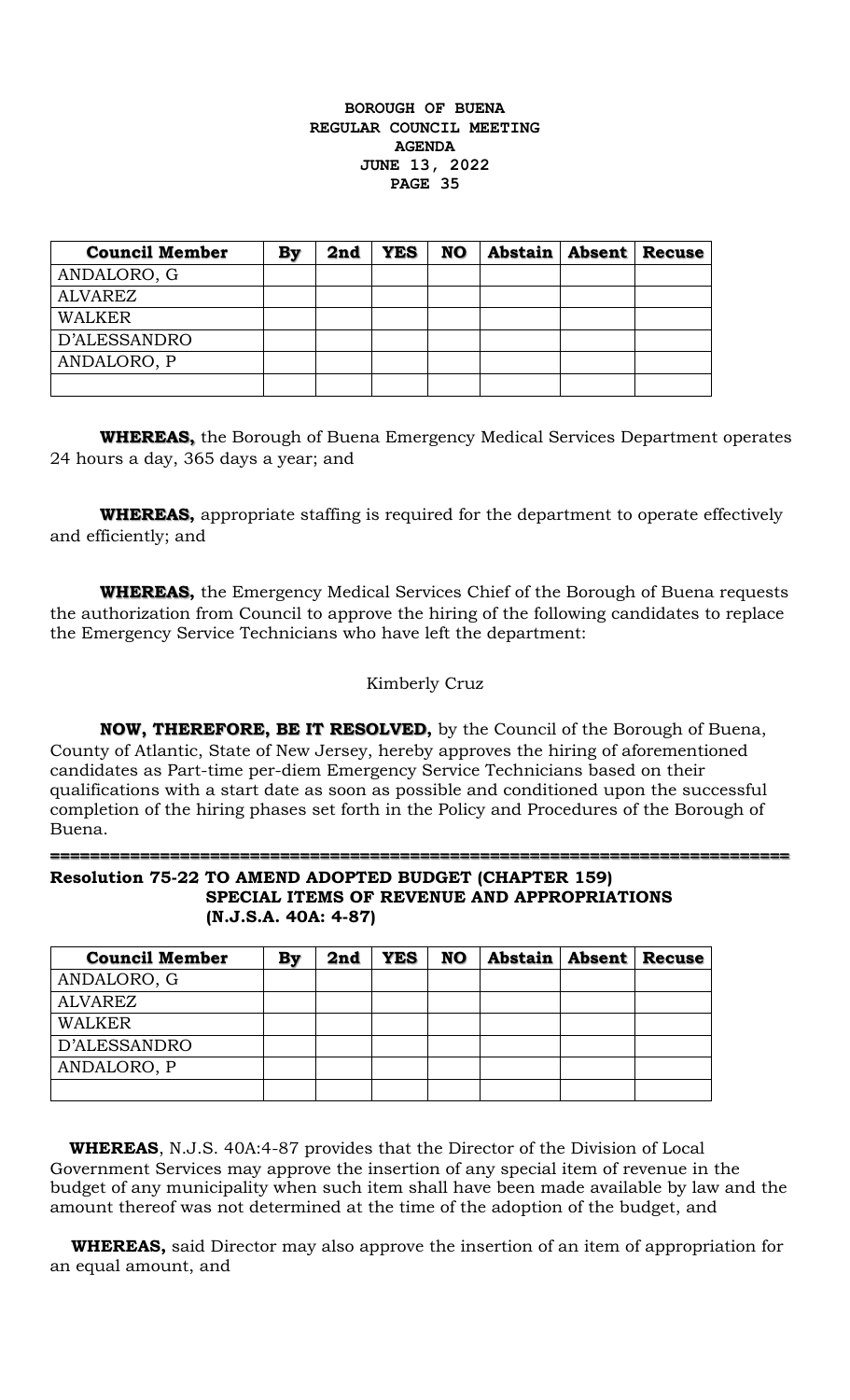**WHEREAS,** the Borough of Buena, County of Atlantic, has been awarded \$12,267.36 from the State of New Jersey Department of Treasury Clean Communities Account Fund

 **NOW, THEREFORE, BE IT RESOLVED** that the council of the Borough of Buena, County of Atlantic, hereby requests the Director of the Division of Local Government Services to approve the insertion of an item of revenue in the Budget of the year 2022 in the sum of \$12,267.36 which is now available as revenue as follows:

## **Clean Communities Grant: \$**12,267.36

**BE IT FURTHER RESOLVED** that a like sum of \$12,267.36 and the same is hereby appropriated under the caption of:

# **Clean Communities Grant: \$**12,267.36

 **BE IT FURTHER RESOLVED** that the Chief Financial Officer will forward one copy of this resolution to the Director of the Local Government Services.

**==========================================================================**

**RESOLUTION NO. 76-22 RESOLUTION FOR APPROVAL TO SUBMIT A GRANT APPLICATION AND EXECUTE A GRANT CONTRACT WITH THE NEW JERSEY DEPARTMENT OF TRANSPORTATION FOR THE RECONSTRUCTION OF EAST FLOWER STREET, EAST SUMMER ROAD AND SOUTH BOULEVARD PROJECT.**

| <b>Council Member</b> | By | 2nd | <b>YES</b> | <b>NO</b> | <b>Abstain   Absent   Recuse</b> |  |
|-----------------------|----|-----|------------|-----------|----------------------------------|--|
| ANDALORO, G           |    |     |            |           |                                  |  |
| <b>ALVAREZ</b>        |    |     |            |           |                                  |  |
| <b>WALKER</b>         |    |     |            |           |                                  |  |
| D'ALESSANDRO          |    |     |            |           |                                  |  |
| ANDALORO, P           |    |     |            |           |                                  |  |
|                       |    |     |            |           |                                  |  |

**WHEREAS**, that the Council of the Borough of Buena formally approves the grant application for the above stated project.

**WHEREAS,** that the Mayor and Clerk are hereby authorized to submit an electronic grant application identified as MA-2023 Reconstruction of E. Flower Street, E-00248 to the New Jersey Department of Transportation on behalf of the Borough of Buena.

**NOW, THEREFORE BE IT RESOLVED** that the Mayor and Clerk are hereby authorized to sign the grant agreement on behalf of the Borough of Buena and that their signature constitutes acceptance of the terms and conditions of the grant agreement and approves the execution of the grant agreement.

# **ENGINEER'S REPORT:**

**FY2021 NJDOT Municipal Aid Project – South Boulevard Drainage Improvements**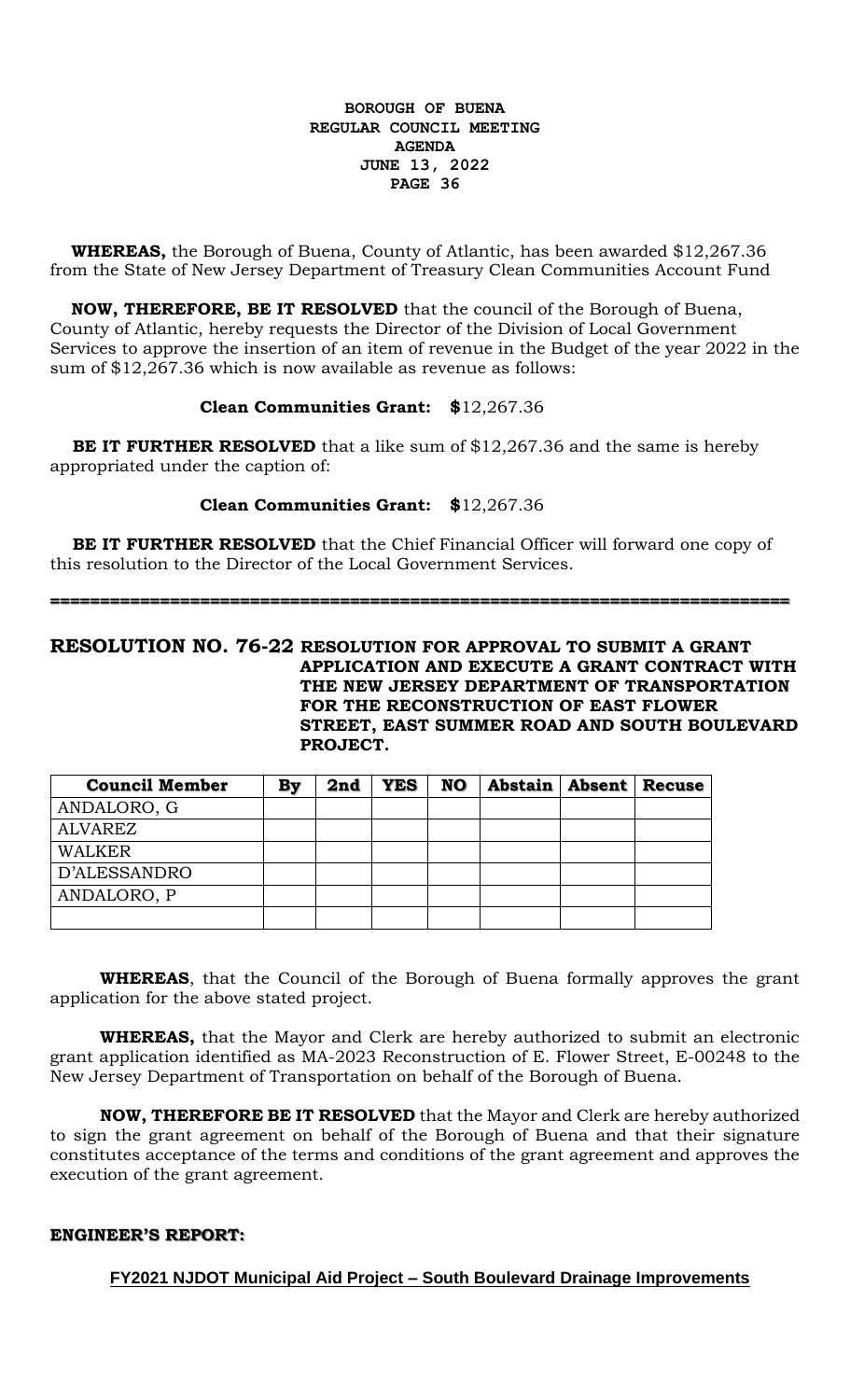Our office has submitted the plans and specs to the NJDOT for authorization to advertise for bids.

# **FY2022 NJDOT Municipal Aid Project – E. Summer Road and E. Flower Street**

The Borough received \$285,000 for E. Summer Road and E. Flower Street. Our office submitted a proposal for survey and engineering work. We are awaiting authorization.

## **Expansion of the Commerce Center Redevelopment Area**

The public hearing has not been scheduled yet.

# **FY2023 NJDOT Municipal Aid Application**

Applications are due July 1, 2022. Our office has submitted a proposal for preparation of the application. We are recommending submitting for additional funds for E. Flower Street and E. Summer Road and to complete the reconstruction of South Boulevard.

## **SOLICITOR'S REPORT:**

# **Minutes of the regular meeting of May 23, 2022. If no corrections or additions, entertain a motion to approve:**

| Council Member | By | 2nd | Aye | Nay | Abstain   Absent   Recuse |  |
|----------------|----|-----|-----|-----|---------------------------|--|
| ANDALORO, G    |    |     |     |     |                           |  |
| ALVAREZ        |    |     |     |     |                           |  |
| <b>WALKER</b>  |    |     |     |     |                           |  |
| D'ALESSANDRO   |    |     |     |     |                           |  |
| ANDALORO, P    |    |     |     |     |                           |  |
|                |    |     |     |     |                           |  |

#### **CORRESPONDENCE:**

**1.Our Lady of the Blessed Sacrament Raffle License.**

# **NEED MOTION TO FILE CORRESPONDENCE:**

| Council Member | By | 2nd | <b>Aye</b> | Nay   Abstain   Absent   Recuse |  |
|----------------|----|-----|------------|---------------------------------|--|